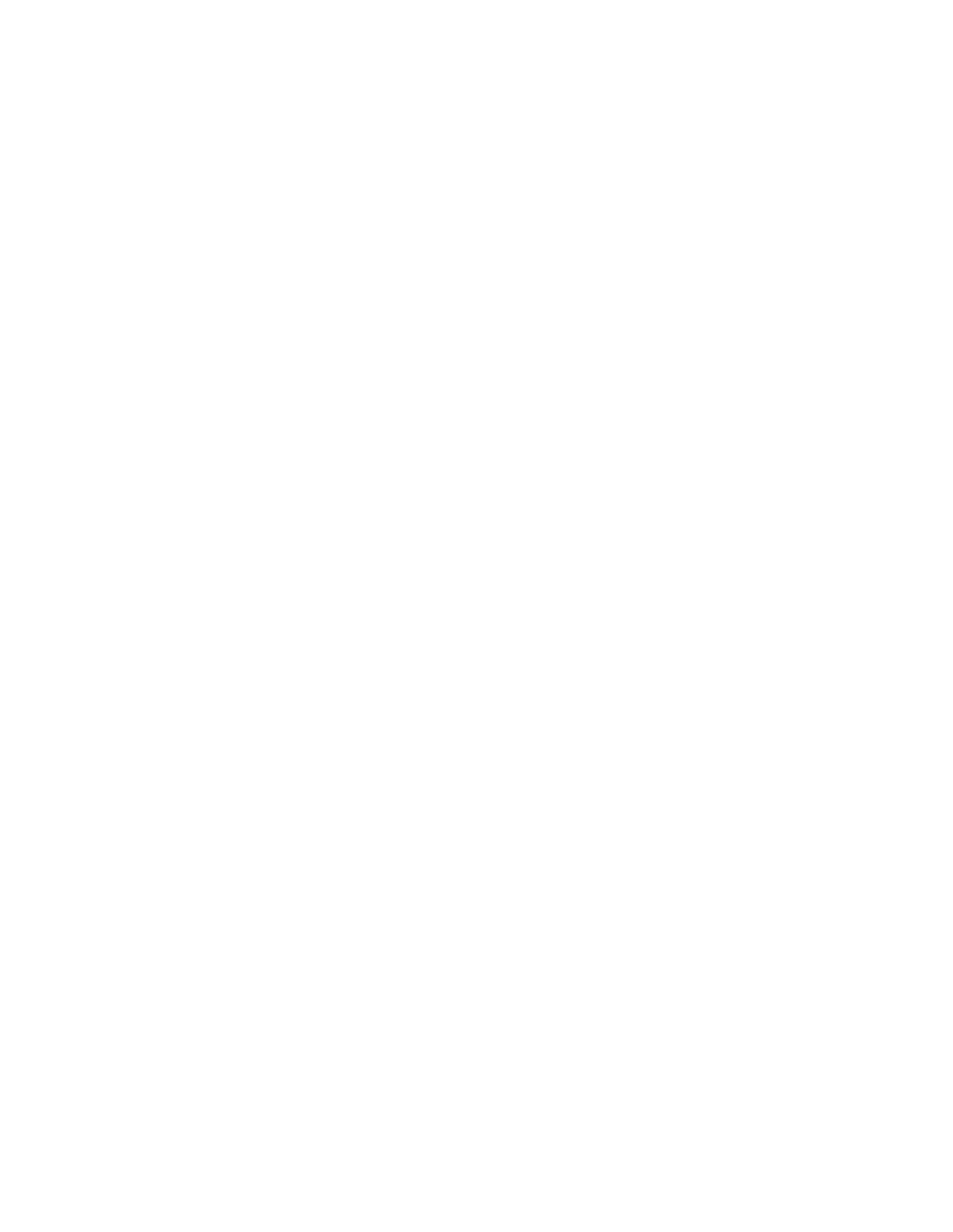# Table of Contents

| When Benefits End - LTD and Work-Related Disability 13      |  |  |  |
|-------------------------------------------------------------|--|--|--|
| Overpayment of Benefits/Duty to Pursue Deductible Income 13 |  |  |  |
| When your Social Security Disability Benefits May Start  13 |  |  |  |
|                                                             |  |  |  |
|                                                             |  |  |  |
|                                                             |  |  |  |
|                                                             |  |  |  |
|                                                             |  |  |  |
|                                                             |  |  |  |
|                                                             |  |  |  |
|                                                             |  |  |  |
|                                                             |  |  |  |
|                                                             |  |  |  |
|                                                             |  |  |  |
|                                                             |  |  |  |
|                                                             |  |  |  |
|                                                             |  |  |  |
|                                                             |  |  |  |
| Denial, Suspension, or Termination of a Disability Claim 19 |  |  |  |
|                                                             |  |  |  |
|                                                             |  |  |  |
|                                                             |  |  |  |
|                                                             |  |  |  |
|                                                             |  |  |  |
|                                                             |  |  |  |
|                                                             |  |  |  |
|                                                             |  |  |  |
|                                                             |  |  |  |
| Notes                                                       |  |  |  |

*Th is booklet provides a description of your disability insurance benefits*, *provided pursuant to Chapter 104, RSMo, and Standard Group Insurance Policy Number 643110-A or successors thereto, issued to The Missouri Department of Transportation and Highway Patrol Employees' Retirement System (MPERS). If there is a discrepancy between this booklet and the statute or insurance contract, the statute or insurance contract will control.*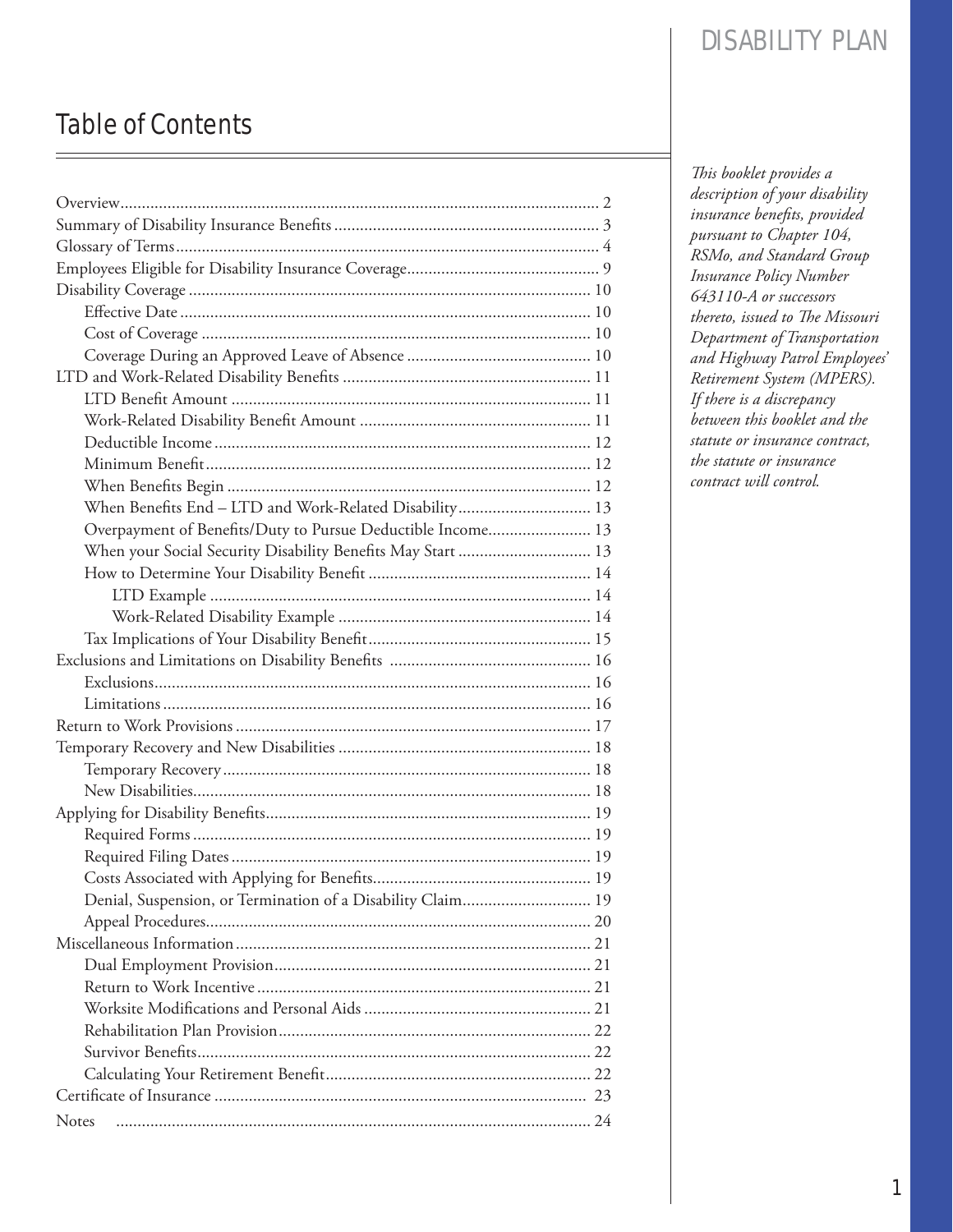### **Overview**

People insure their lives, health, homes, and other possessions, but often overlook their most important asset—their ability to earn an income. Disability insurance protects your earning ability by providing partial income replacement in the event you become disabled. Fortunately, as an eligible, active employee of the Missouri Department of Transportation (MoDOT), Missouri State Highway Patrol (MSHP), the Missouri Highways and Transportation Commission, or the MoDOT and Patrol Employees' Retirement System (MPERS) you are provided disability insurance coverage at no cost to you.

Please take a few minutes now to read through this handbook. Be sure to highlight or circle areas you don't fully understand, and contact a MPERS benefit specialist to answer your questions at (800) 270-1271. Acquainting yourself with the terms in the glossary will also help you better understand the complexities of your disability coverage.

Basically, your disability insurance benefits provided by The Standard include:

- Coverage at no cost to you.
- Benefits for Long-Term Disability (LTD) and Work-Related Disability.
- Continuation of creditable service toward retirement benefits for each month you receive disability benefits.

If you were disabled prior to July 1, 2004, the MoDOT and Patrol Employees' Retirement System will provide your disability coverage. Please contact a MPERS benefit specialist for assistance in filing a claim. See page 23 for the address and telephone number of MPERS.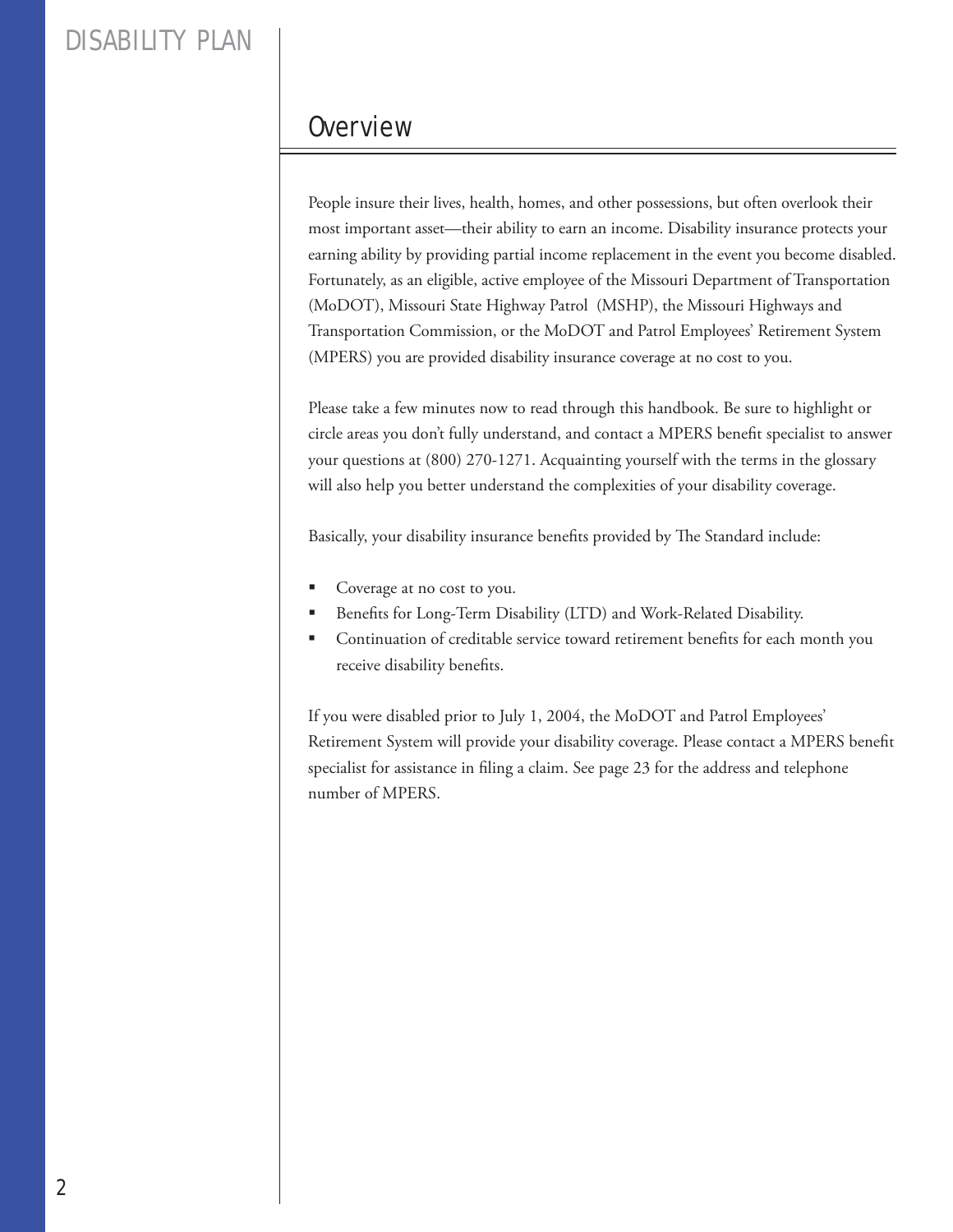# **Summary of Disability Insurance Benefits**

The following summary highlights the major provisions of your disability insurance benefits. For more detailed information on a particular provision, please refer to the appropriate section of this handbook.

- If you are an eligible employee, you will automatically receive disability coverage. The monthly premiums are paid by your employer. (Page 10)
- You will continue to accrue service and salary credit (for purposes of calculating your retirement benefit) while receiving disability benefits. (Page 22)
- **IFF 11** LTD benefits provide up to 60% of your monthly pre-disability earnings offset by deductible income. (See Page 12 for examples of deductible income.)
- Work-Related Disability benefits provide the lesser of: (1) 70% of your monthly pre-disability earnings (not offset by deductible income); or (2) 90% of your monthly pre-disability earnings **offset** by deductible income. (See Page 12 for examples of deductible income.)
- During the benefit waiting period and the first 24 months that disability benefits are payable, you may be considered disabled if you are unable to perform with reasonable continuity the material duties of your own occupation, and you suffer a loss of at least 20% in your indexed pre-disability earnings. (See Page 7 for definition of own occupation disability.)
- After the first 24 months that disability benefits are payable, you are required to be disabled from all occupations. (Page 4)
- If you are on an approved unpaid leave of absence, you may continue your disability coverage for up to 24 months, provided you pay the monthly premiums. (Page 10)
- Your disability benefit (LTD and Work-Related Disability) may be subject to certain federal and state taxes. (Page 15)
- It is very important to know the exclusions to and limitations of your disability coverage. (Page 16)
- If you temporarily recover during your benefit waiting period and your period of recovery does not exceed 30 days, a new benefit waiting period may not be required. (Page 18)
- Three forms are required when applying for disability benefits: (1) *Employee's Statement and Authorization to Obtain Information*; (2) *Employer's Statement*; and (3) *Attending Physician's Statement*. (Page 19)
- If you die while receiving disability benefits, your eligible spouse (or children) may receive a lump sum survivor benefit. (Page 22)
- If your disability claim is denied, suspended, or terminated, you will have 180 days to submit a written appeal to the insurance company. (Page 20)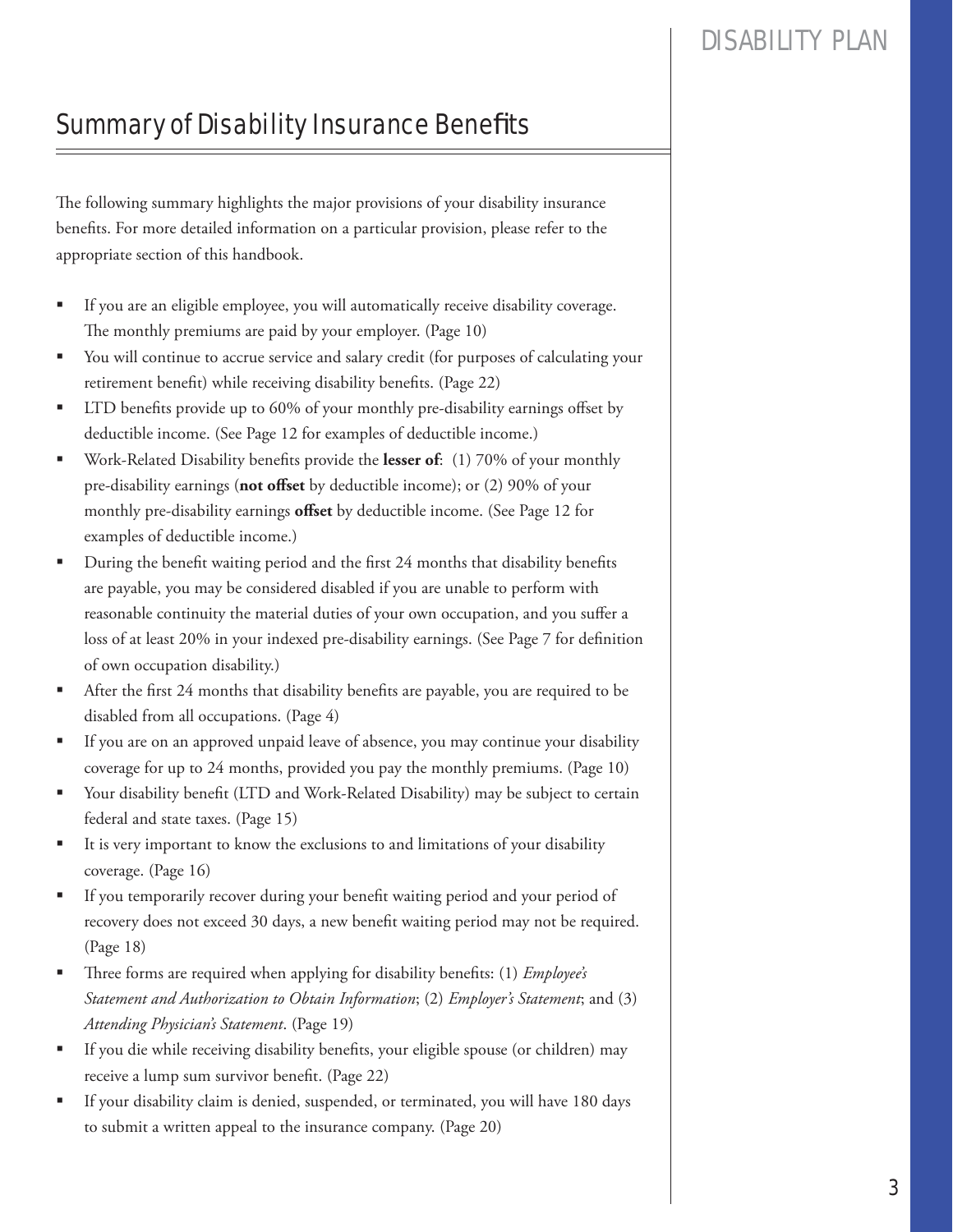## Glossary of Terms

To understand your disability coverage and benefits, you will need to familiarize yourself with the following definitions. Remember, these definitions are specific to the contract between MPERS and Standard Insurance Company (herein after referred to as "The Standard"), and you should not assume these definitions are applicable outside the scope of this contract.

#### **Active Work/Actively at Work**

Active work/actively at work means performing with reasonable continuity the material duties of your own occupation at your employer's usual place of business or locations within the course and scope of your employment. If you are incapable of active work because of physical disease, injury, pregnancy, or mental disorder on the day before the scheduled effective date of your insurance, your insurance will not become effective until the day after you complete one full day of active work as an eligible member.

You will also meet the active work requirement if you were:

- Absent from active work because of a regularly scheduled day off, holiday, or vacation day.
- Actively at work on your last scheduled workday before the date of your absence.
- Capable of active work on the day before the scheduled effective date of your insurance.

#### **Any Occupation**

Any Occupation means any occupation or employment which you are able to perform, whether due to education, training, or experience, which is available at one or more locations in the national economy and in which you can be expected to earn at least 60% of your indexed pre-disability earnings within twelve months following your return to work, regardless of whether you are working in that or any other occupation.

#### **Any Occupation Definition of Disability**

After the first 24 months that disability benefits are payable, you are required to be disabled from all occupations.

You are disabled from all occupations if, as a result of physical disease, injury, pregnancy or mental disorder, you are unable to perform with reasonable continuity the material duties of any occupation.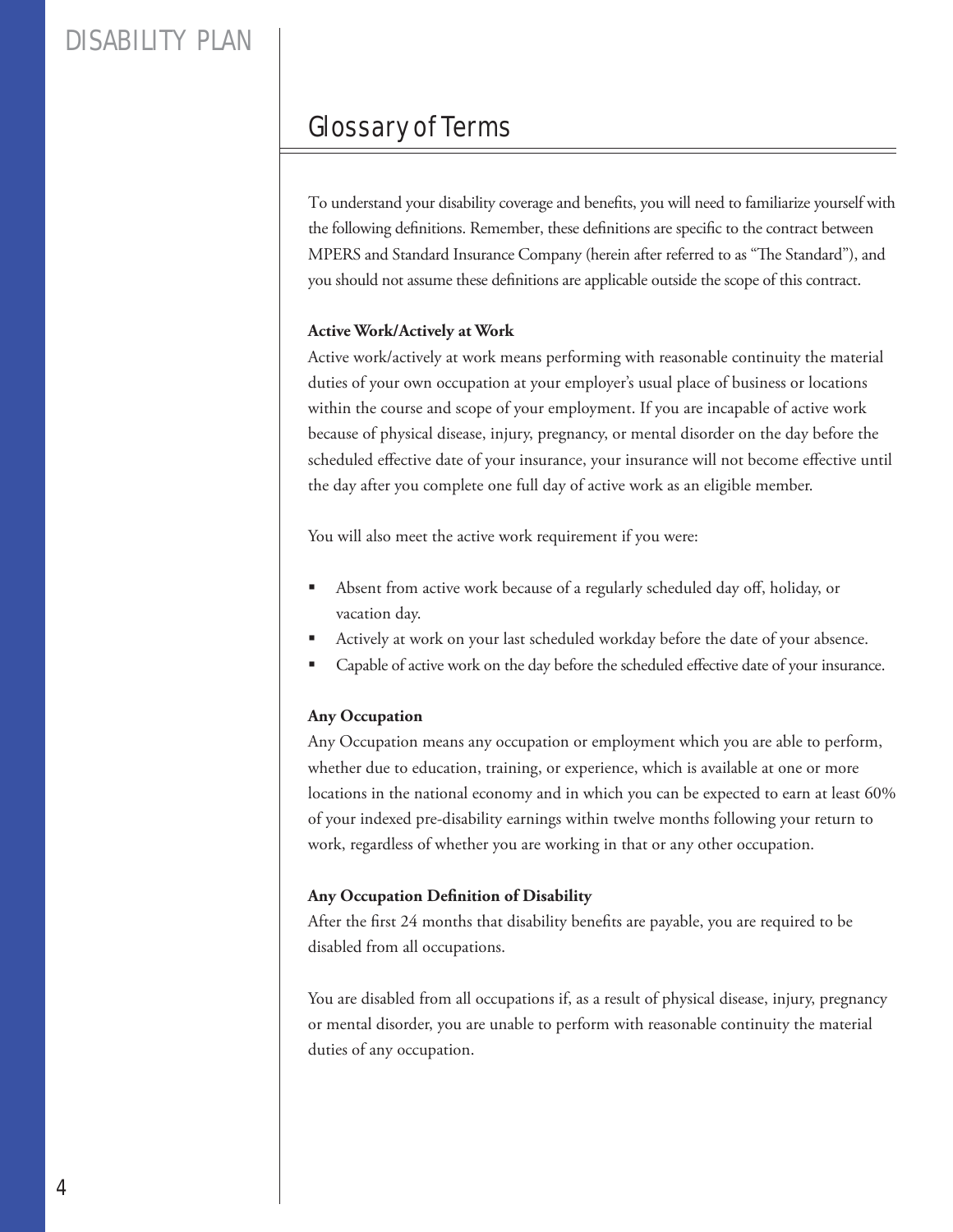### DISARII ITY PLAN

### Glossary of Terms

#### **Benefit Waiting Period**

The benefit waiting period is the period of time that must pass before benefits are payable to you. You must be continuously disabled during this waiting period, and no benefits will be paid during this period. The benefit waiting period begins on the date you first become disabled, as determined by The Standard, and is normally the day after your last day on the job. There are different benefit waiting periods for LTD and Work-Related Disability. For LTD, the benefit waiting period ends when sick leave benefits expire or the date you have been disabled for 180 days, whichever is later.

The benefit waiting period for a Work-Related Disability ends when sick leave benefits expire or the date it is determined you have reached your maximum medical improvement under the Missouri Workers' Compensation Law, whichever is later.

#### **Date of Disability**

The date you first become disabled as determined by The Standard.

#### **Deductible Income**

Other sources of income considered by The Standard, which reduce your disability benefits (e.g. work earnings, social security, share leave, workers' compensation for lost time).

#### **Disability**

For the purposes of your disability coverage, The Standard defines disability in two ways—"Own Occupation" and "Any Occupation". It is important that you understand the distinctions between the two definitions of disability and how each impacts your benefits. Remember, to be determined disabled by The Standard, you must be under the continuous and appropriate care of a physician.

#### **Indexed Pre-Disability Earnings**

Indexed Pre-Disability Earnings are your pre-disability earnings adjusted by the rate of increase in the Consumer Price Index for All Urban Consumers for the United States (CPI-U). During your first year of disability, your indexed pre-disability earnings are the same as your pre-disability earnings. Thereafter, your indexed pre-disability earnings are determined each year on the anniversary of your disability by increasing the previous year's indexed pre-disability earnings by the rate of increase in the CPI-U for the prior calendar year. The maximum adjustment in any year is 10%. Your indexed pre-disability earnings will not decrease, even if the CPI-U decreases.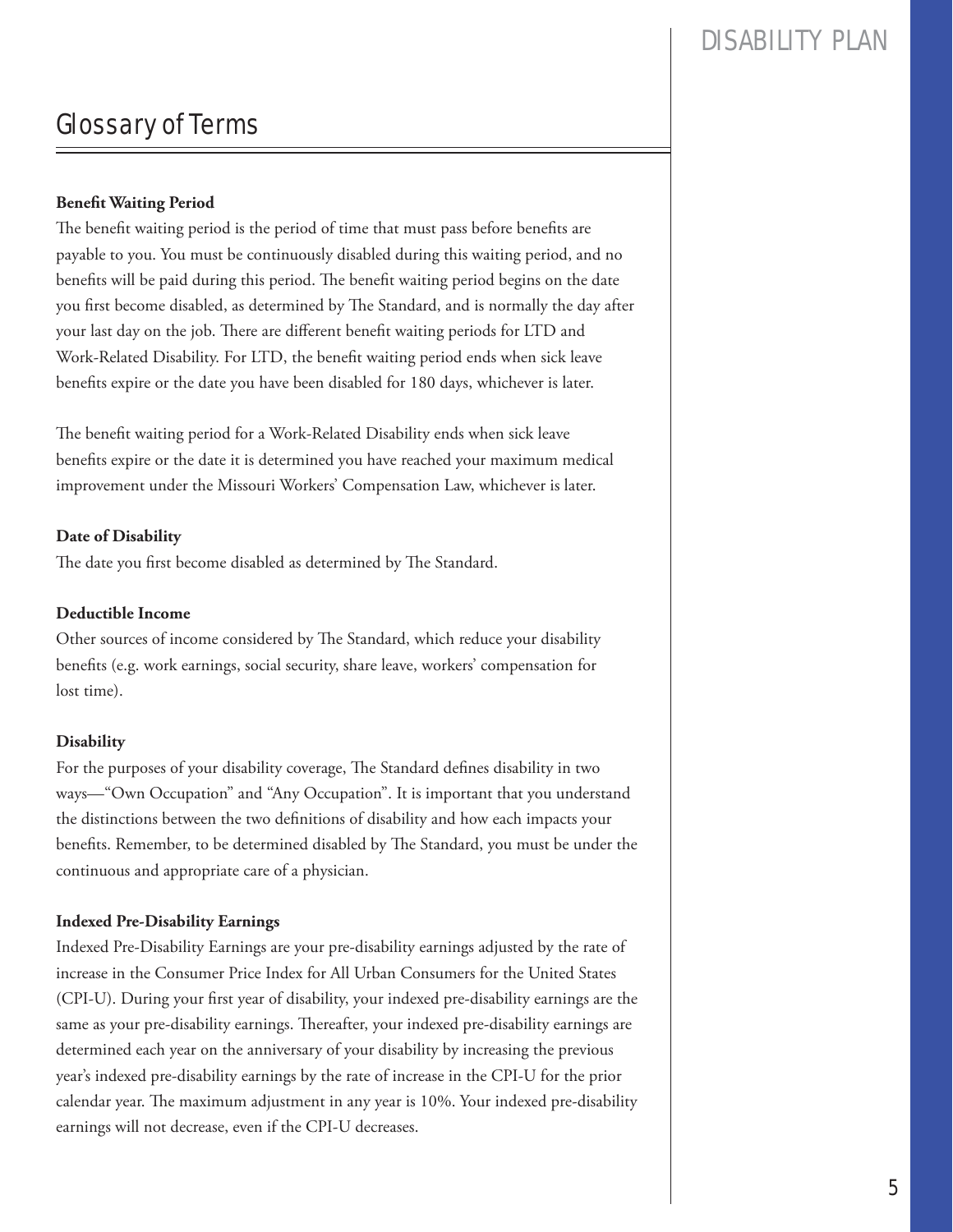# Glossary of Terms

#### **Material Duties**

Material duties mean the essential tasks, functions and operations, and the skills, abilities, knowledge, training, and experience generally required by your employer to engage in a particular occupation.

#### **Maximum Benefit Period**

The maximum benefit period is the maximum amount of time that disability benefits are payable for one period of continuous disability. There are different maximum benefit periods for LTD and Work-Related Disability.

#### **Maximum Benefit Period - LTD**

The maximum benefit period for LTD ends on the earlier of the following events:

- The day immediately preceding the date you are first eligible to receive normal (unreduced) retirement benefits from MPERS.
- The day immediately preceding the date you begin receiving reduced (early) retirement benefits from MPERS.

#### **Maximum Benefi t Period – Work-Related Disability**

The maximum benefit period for Work-Related Disability ends on the earlier of the following events:

- The day immediately preceding the date you begin receiving any retirement benefit, reduced or unreduced, from MPERS.
- The date determined by your age when disability begins, as follows:

| Age           | <b>Maximum Benefit Period</b>     |
|---------------|-----------------------------------|
| 60 or younger | To age 65 or 60 months, if longer |
| 61            | 4 years                           |
| 62            | 3 years 6 months                  |
| 63            | 3 years                           |
| 64            | 2 years 6 months                  |
| 65            | 2 years                           |
| 66            | 1 year 9 months                   |
| 67            | 1 year 6 months                   |
| 68            | 1 year 3 months                   |
| 69 or older   | 1 year                            |
|               |                                   |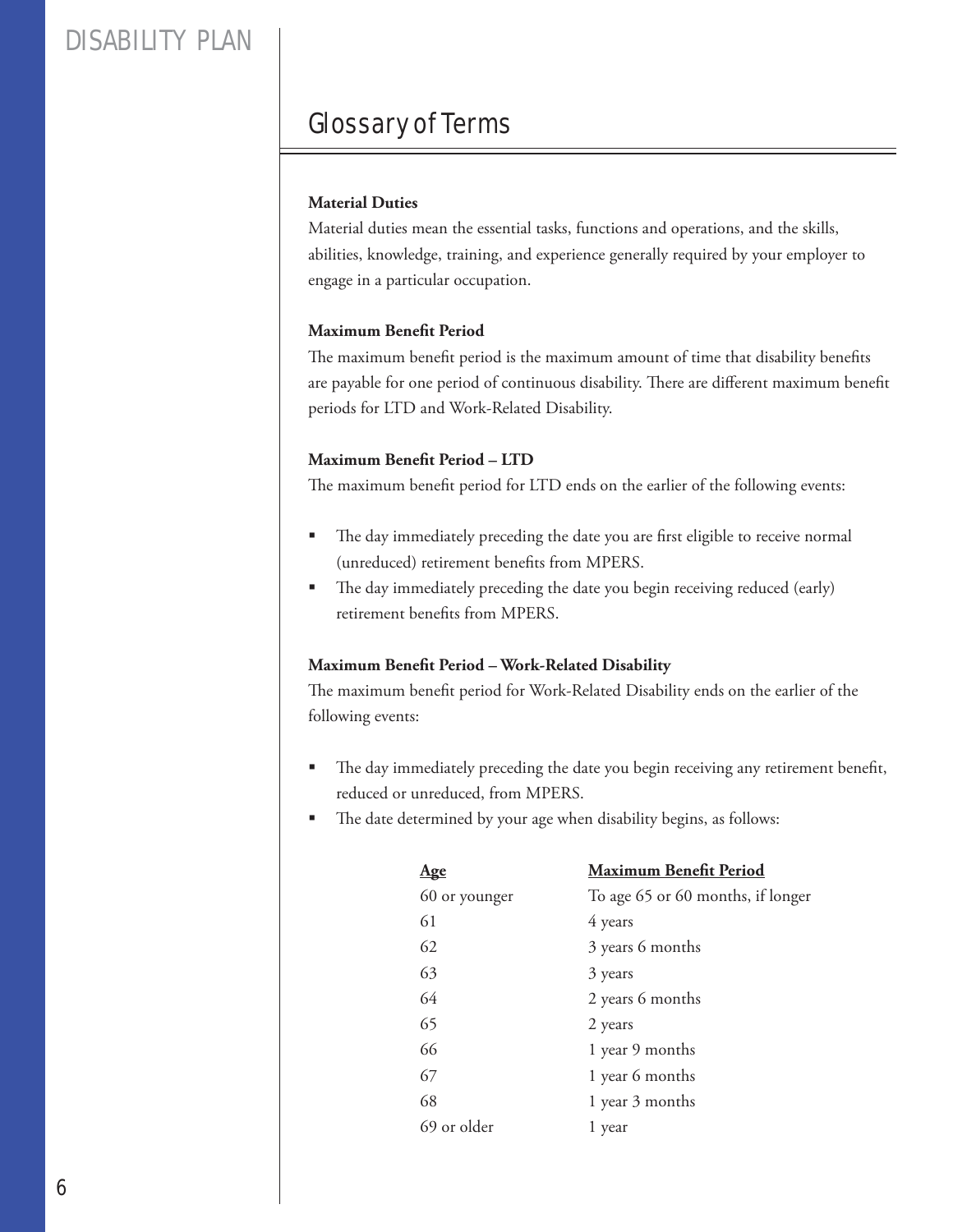### DISARII ITY PLAN

## Glossary of Terms

#### **Own Occupation**

Own Occupation means any employment, business, trade, profession, calling or vocation that involves material duties of the same general character as the occupation you are regularly performing for your employer when disability begins. In determining your own occupation, The Standard is not limited to looking at the way you perform your job for your employer, but may also look at the way the occupation is generally performed in the national economy. If your own occupation involves the rendering of professional services and you are required to have a professional or occupational license in order to work, your own occupation is as broad as the scope of your license.

#### **Own Occupation Definition of Disability**

During the benefit waiting period (previously defined for LTD and Work-Related Disability) and the 24 months following that period, you are disabled if: (1) as a result of physical disease, injury, pregnancy, or mental disorder, you are unable to perform with reasonable continuity the material duties of your own occupation; and (2) you suffer a loss of at least 20% in your indexed pre-disability earnings when working in your own occupation. Your own occupation is not limited to your job with your employer and you are not disabled merely because your ability to perform your own occupation is restricted, including a restriction or loss of license.

#### **Pre-disability Earnings**

Pre-disability earnings means income used to determine your disability benefit. It is your monthly rate of earnings from your employer in effect on your last full day of active work. Your pre-disability earnings include:

 Contributions to an Internal Revenue Code (IRC) Section 457 deferred compensation arrangement, contributions to IRC Section 125 and 132 fringe benefit plans and shift differential, if any.

Pre-disability earnings do not include bonuses, overtime, or any other extra compensation paid by your employer.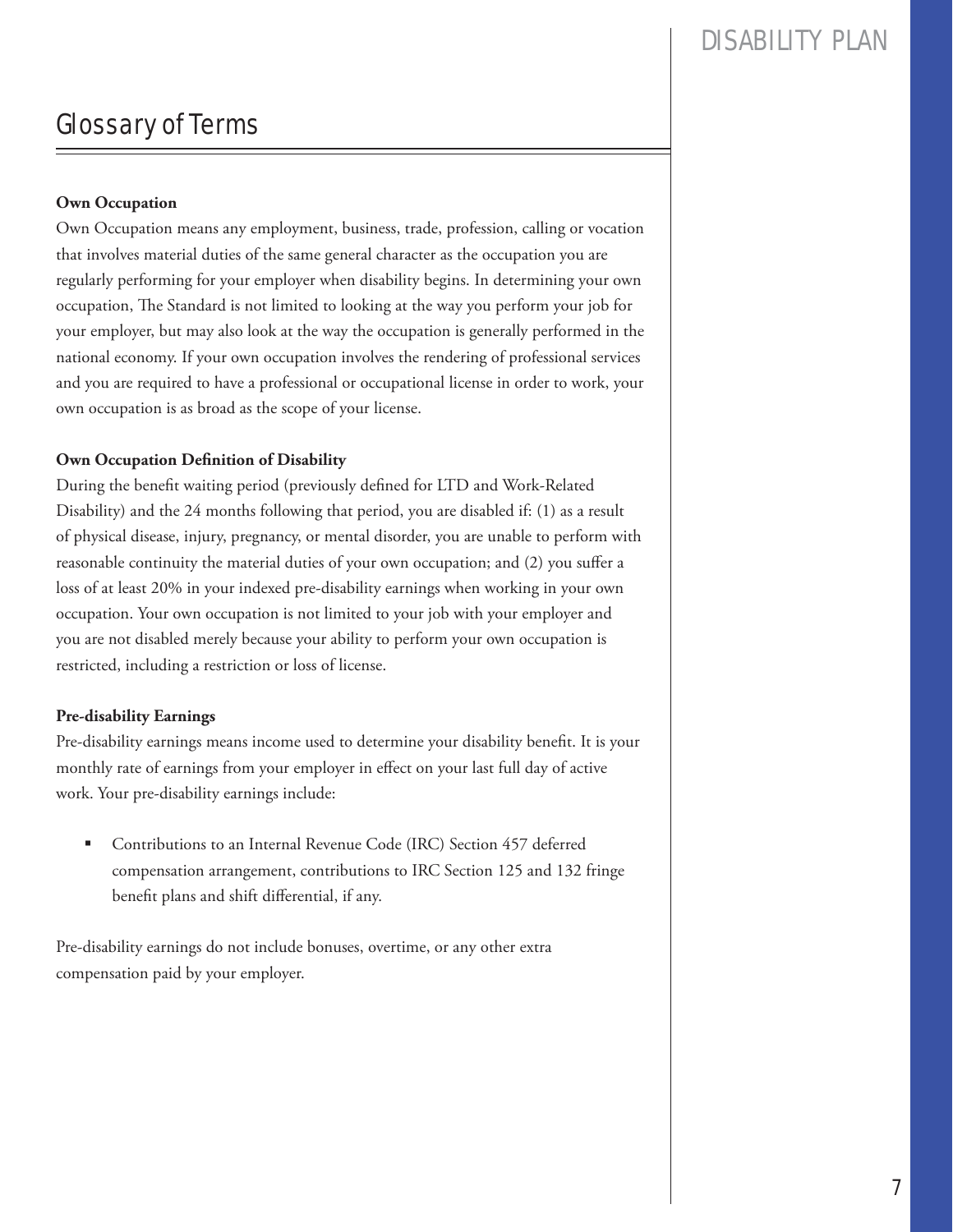# Glossary of Terms

#### **Pre-existing Condition**

A pre-existing condition is a mental or physical condition for which you have done any of the following during the 90 days just before your insurance becomes effective:

- Consulted a physician or other licensed medical professional.
- Received medical treatment, services or advice.
- Undergone diagnostic procedures.
- Taken prescription drugs or medicine.

#### **Work Earnings**

Work earnings means your gross monthly earnings from work you perform while disabled, plus the earnings you could receive if you worked as much as you are able to, considering your disability, in work that is reasonably available. Work earnings include earnings from your employer, any other employer, or self-employment, and any sick leave, annual leave, or personal leave pay or other salary continuation earned or accrued while working.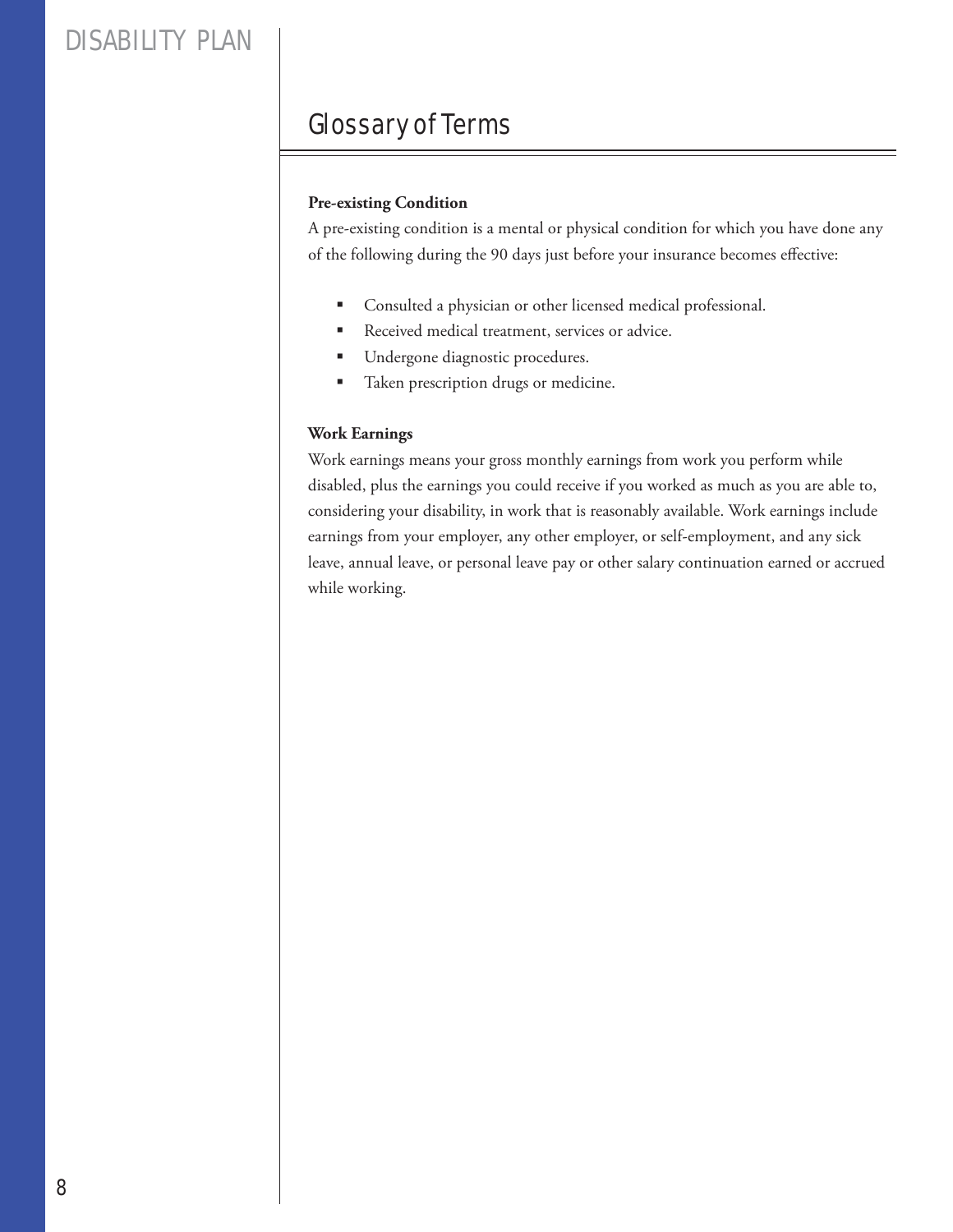# Employees Eligible for Disability Insurance Coverage

#### **Eligible Employees**

You are eligible for disability insurance coverage if you are a citizen or resident of the United States or Canada and are:

- An employee who is a member of the Missouri Department of Transportation and Highway Patrol Employees' Retirement System working in a position normally requiring at least 1,000 hours per year; or
- A participant in the Employee's Cooperative Educational Training Program who meets the requirements of Personnel Policy 6500 of the Missouri Department of Transportation Personnel Policy Manual.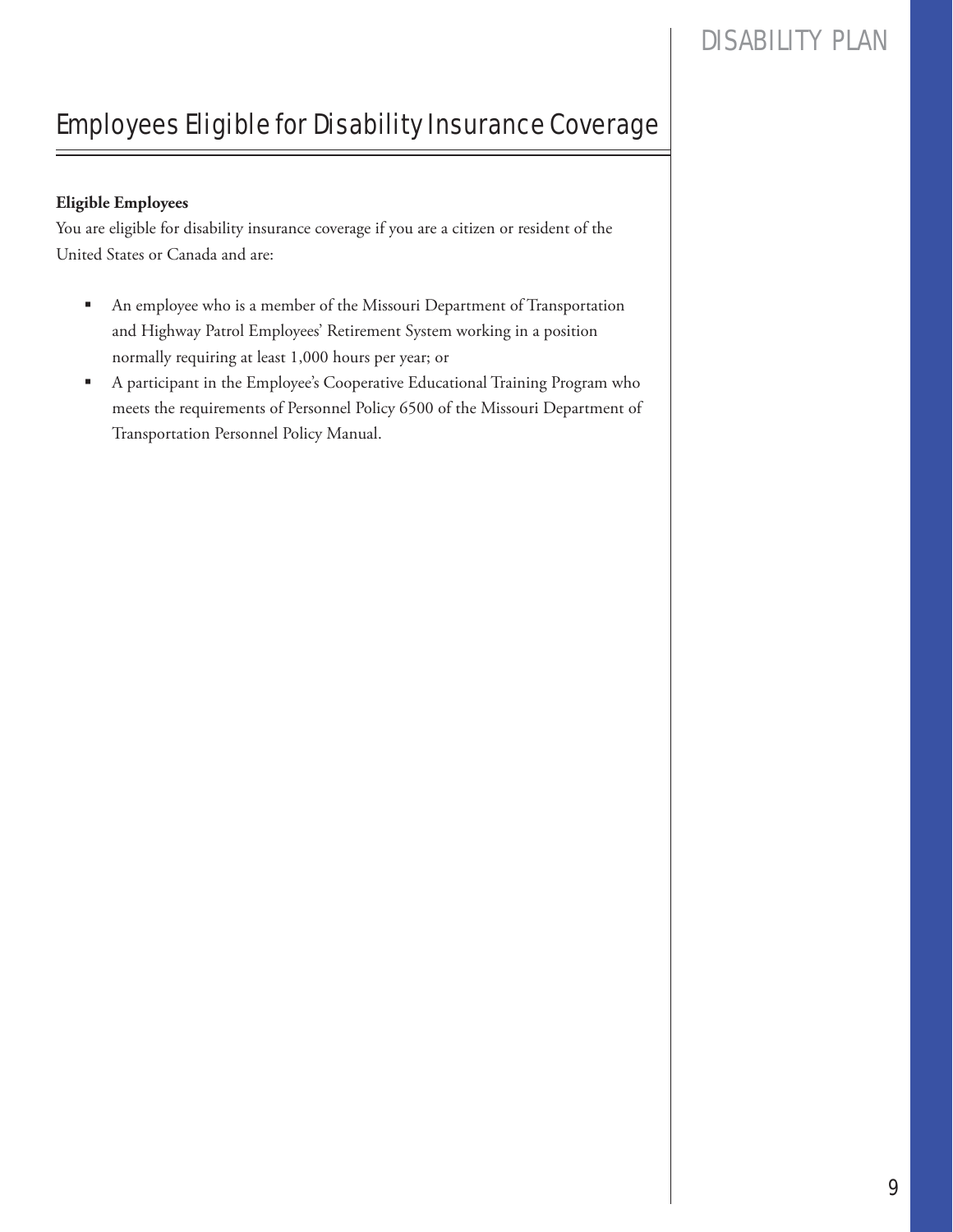# Disability Coverage

#### **Effective Date**

Providing you meet the actively at work requirement, your disability coverage becomes effective on the later of the following dates:

- The effective date of the Group Policy, July 1, 2004; or
- The first day you become a member of MPERS.

#### **Cost of Coverage**

If you are eligible for disability insurance coverage through MPERS, your monthly premiums will be paid by your employer (unless you are on an unpaid leave of absence).

#### **Coverage During an Approved Unpaid Leave of Absence**

As long as you remain in active pay status, your employer pays your disability premiums. If you take an unpaid leave of absence and wish to continue your coverage, you may do so for up to 24 months. During this period, MPERS will bill you directly for the monthly premiums. At the end of the 24-month period, your coverage will terminate.

If you choose to terminate your coverage while on an unpaid leave of absence, your coverage will begin again on the date you return to work.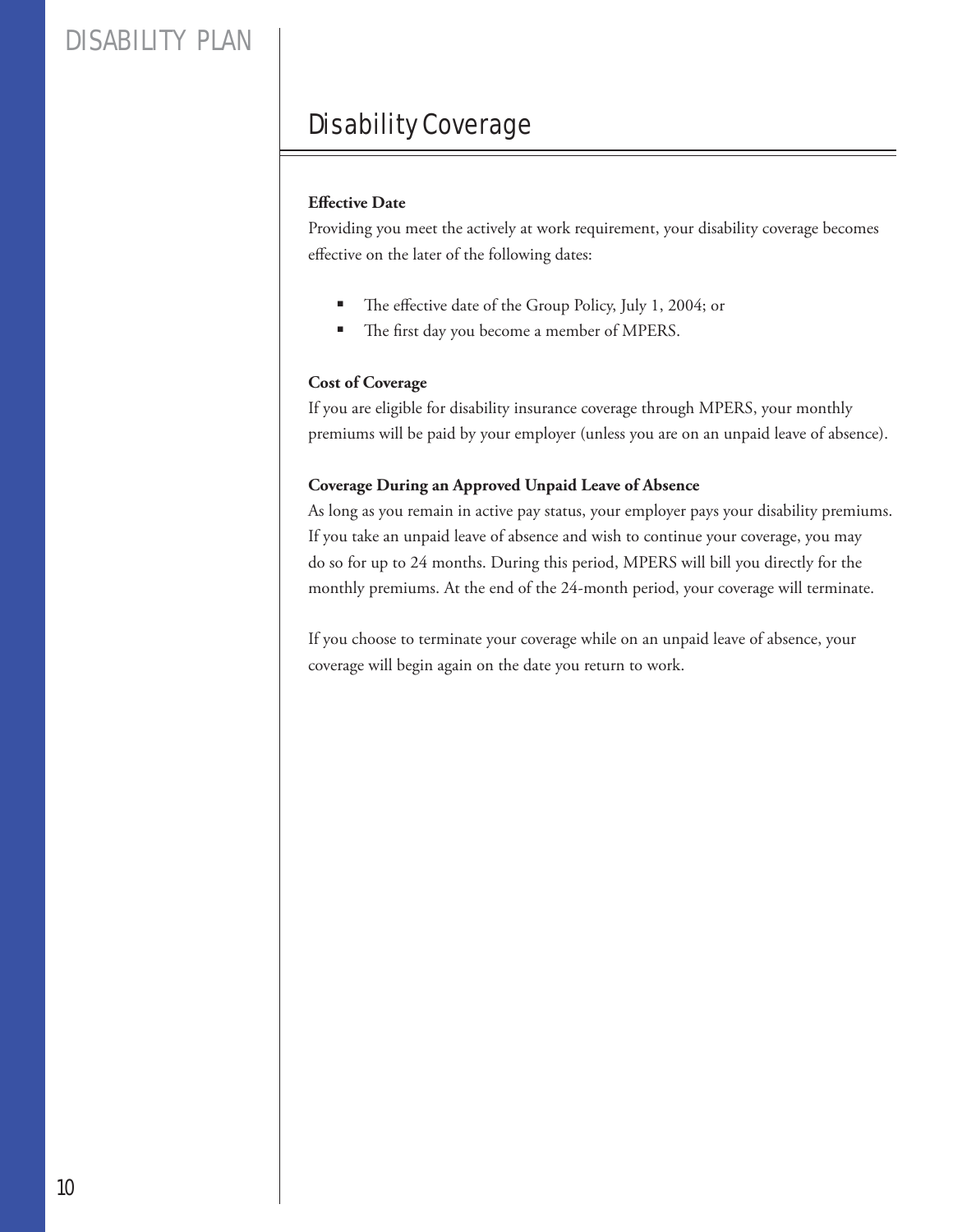## DISARII ITY PLAN

# LTD and Work-Related Disability Benefits

#### **LTD Benefit Amount**

If your disability is not work-related, and you complete the benefit waiting period, you will be eligible for a LTD Benefit. The LTD Benefit equals:

- 60% of your pre-disability earnings, reduced by deductible income.
- The maximum LTD Benefit is \$15,000 per month before reduction by deductible income.
- LTD Benefits are not payable if Work-Related Disability Benefits are payable.

#### **Work-Related Disability Benefi t Amount**

If your disability arises out of or in the course of your employment and you complete the benefit waiting period, you will be eligible for a Work-Related Disability Benefit as set out below. The Work-Related Disability Benefit equals the lesser of:

- 70% of your monthly pre-disability earnings (**not off set** by deductible income); or
- 90% of your monthly pre-disability earning **offset** by any deductible income.

The maximum Work-Related Disability Benefit is \$15,000 per month before reduction by deductible income.

If you are receiving Work-Related Disability Benefits, you are eligible for annual cost-of-living adjustments (COLAs) on the first day of the month following the anniversary date of your disability. Annual COLAs are equal to 80% of the increase in the Consumer Price Index for All Urban Consumers (CPI-U) for the prior calendar year. The maximum COLA is 5%.

Work-Related Disability Benefits are payable only if you are receiving or have been receiving benefits under a workers' compensation law because of your partial or total disability, whether permanent or vocational. Work-Related Disability Benefits are not payable if LTD Benefits are payable.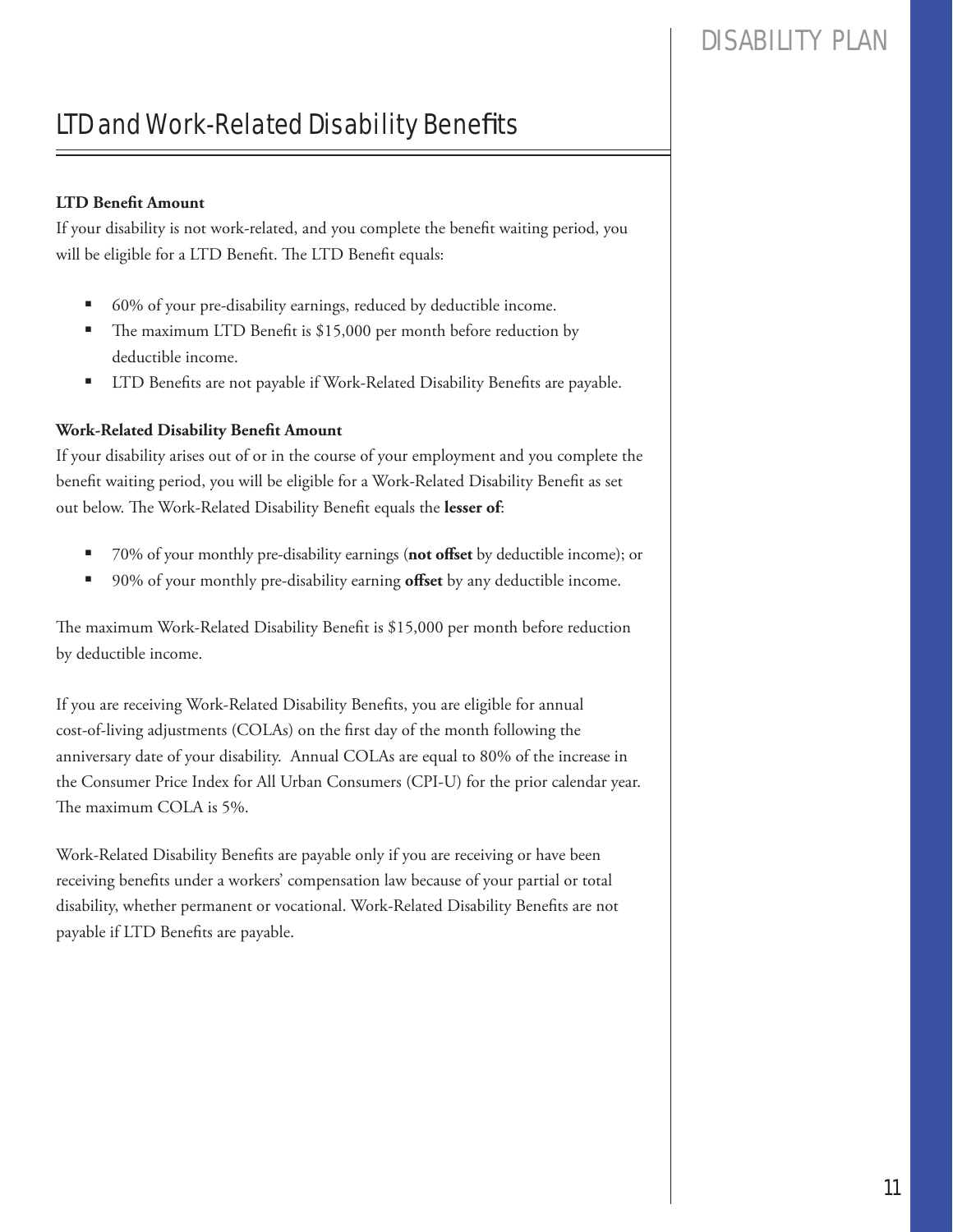# LTD and Work-Related Disability Benefits

#### **Deductible Income**

Disability insurance is intended to replace a percentage of your income lost as a result of disability. In replacing the percentage of lost wages, The Standard also takes into account certain other sources of income you may be eligible to receive as a result of your disability. These other sources of income are called "deductible income," because they are deducted from your disability benefit. Your disability benefit will be reduced by the following deductible income:

- Primary social security benefits paid because of your disability (social security cost-of-living adjustments (COLAs) will not reduce the amount of your disability benefit).
- Regular monthly workers' compensation benefits payable for time lost from work (disability benefits will not be reduced by the portion of your workers' compensation lump sum settlement attributable to medical expenses.
- Any other benefits received under another group disability insurance plan.
- Any amount you receive or are eligible to receive under any unemployment compensation law.

It is important to remember that disability benefits under this group policy and social security disability benefits are independent of each other. Approval of one does not guarantee approval of the other.

#### **Minimum Benefit**

Your minimum disability benefit is \$50 or 15% of your disability benefit before reduction by Deductible Income, whichever is greater. However, if the amount of the Minimum Disability Benefit plus the amount of your Deductible Income exceeds 100% or your Indexed Pre-disability Earnings, the amount in excess will be subtracted from the Minimum Disability Benefit.

#### **When Benefits Begin**

Your disability benefit payments will begin at the end of the benefit waiting period. Disability benefits will be paid to you at the end of each calendar month you qualify for them. Social security cost-of-living adjustments (COLAs) will not reduce the amount of your disability benefit. If you work during the benefit waiting period, it could delay the effective date of your disability benefits.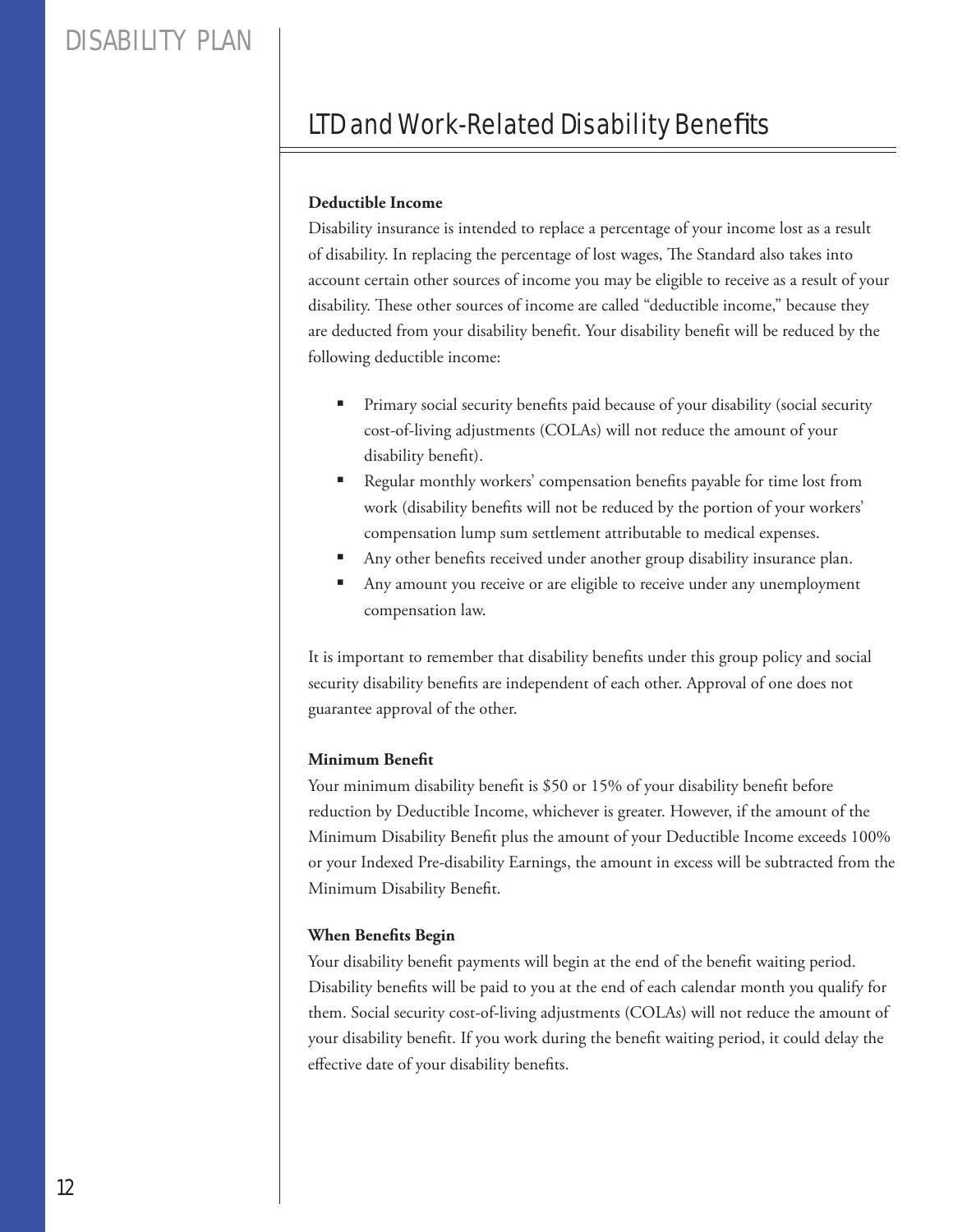### DISARII ITY PLAN

# LTD and Work-Related Disability Benefits

#### When Benefits End - LTD and Work-Related Disability

Benefits end automatically on whichever of these dates occur first:

- The date you are no longer disabled.
- The date you fail to provide proof of continued disability and entitlement to disability benefits.
- The date you die.
- The date your maximum benefit period ends.
- The date benefits become payable under any other long-term group disability insurance plan under which you become insured through employment during a period of Temporary Recovery.

#### **Overpayment of Benefits/Duty to Pursue Deductible Income**

To provide you with an income as soon as possible, monthly disability benefits may be paid before a social security or workers' compensation monthly benefit is determined. To avoid receiving overpayments, you must notify The Standard if you begin receiving benefits from workers' compensation or social security while receiving your disability benefits. You must promptly refund any overpayment. If you do not, The Standard will reduce or withhold future benefits until the overpayment has been repaid. According to the terms of the policy, you are required to pursue deductible income for which you may be eligible, including social security and workers' compensation benefits. The Standard may ask you to provide written documentation that you are actively pursuing these or other applicable benefits.

#### **When Your Social Security Disability Benefits May Start**

Source: Social Security - Disability Benefits

If your application is approved, your first Social Security disability benefit will be paid for the sixth full month after the date we find that your disability began.

For example, if your disability began on June 15, 2005, your first disability benefit will be paid for the month of December 2005, the sixth full month of disability. Social Security disability benefits are paid in the month following the month for which they are due. This means that the benefit due for December would be paid to you in January 2006, and so on.

To avoid overpayments, you must notify The Standard immediately if you begin receiving workers' compensation or social security disability benefits.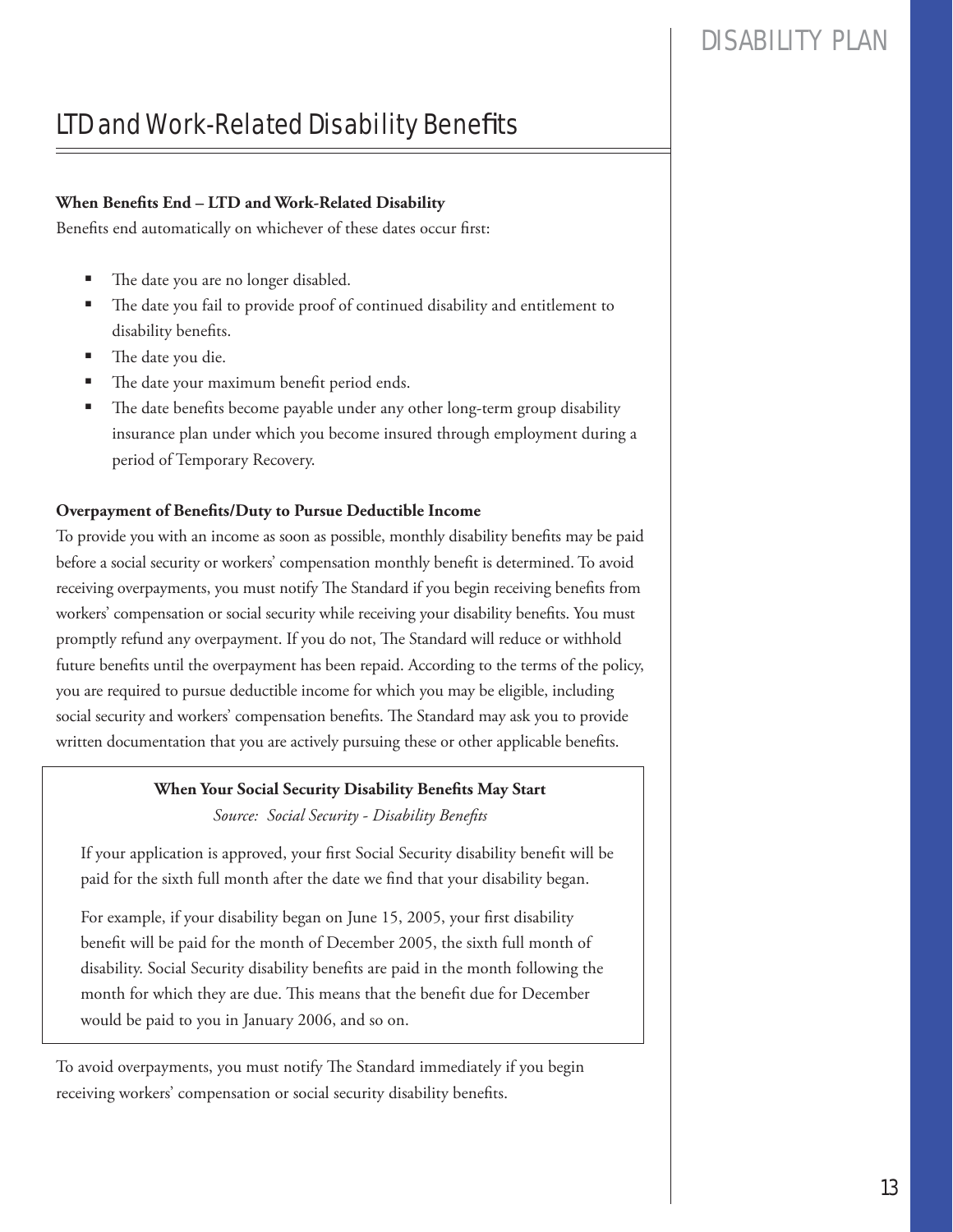# LTD and Work-Related Disability Benefits

#### **How to Determine Your Benefit**

Now that you're familiar with the criteria that can determine your maximum and minimum monthly disability benefit, let's look at an example of a hypothetical LTD and Work-Related Disability Benefit payment and how that benefit can be impacted by potential sources of deductible income.

#### *LTD Example:*

To determine your LTD benefit, The Standard will use your pre-disability earnings in effect on your last full day of active work. Let's assume that your current monthly compensation is \$1,500. Your LTD Benefit equals 60% of your pre-disability income (reduced by deductible income). In this example, 60% of \$1,500 would equal \$900 per month (60% X  $$1,500 = $900$ ). The next step in determining the benefit is to look at sources of deductible income. Your LTD benefit is reduced by primary social security disability benefits you are receiving. Let's assume you are receiving \$625 per month from social security. In this case, you would subtract the \$625 from the original \$900 benefit. Thus, your LTD payment would be \$275 per month.

| LTD Benefit before reduction by deductible income      | \$900     |
|--------------------------------------------------------|-----------|
| Social Security disability benefit (deductible income) | $-$ \$625 |
| LTD Benefit                                            | \$275     |

#### *Work-Related Disability Example*

Using the same figures as in the example above, your Work-Related Disability Benefit equals the lesser of:

- 1. 70% of your pre-disability earnings; or
- 2. 90% of your pre-disability income, reduced by deductible income.

70% of your pre-disability earnings would be \$1,050 (\$1,500 x 70% = \$1,050). If you had no deductible income, your Work-Related Disability Benefit would be \$1,050.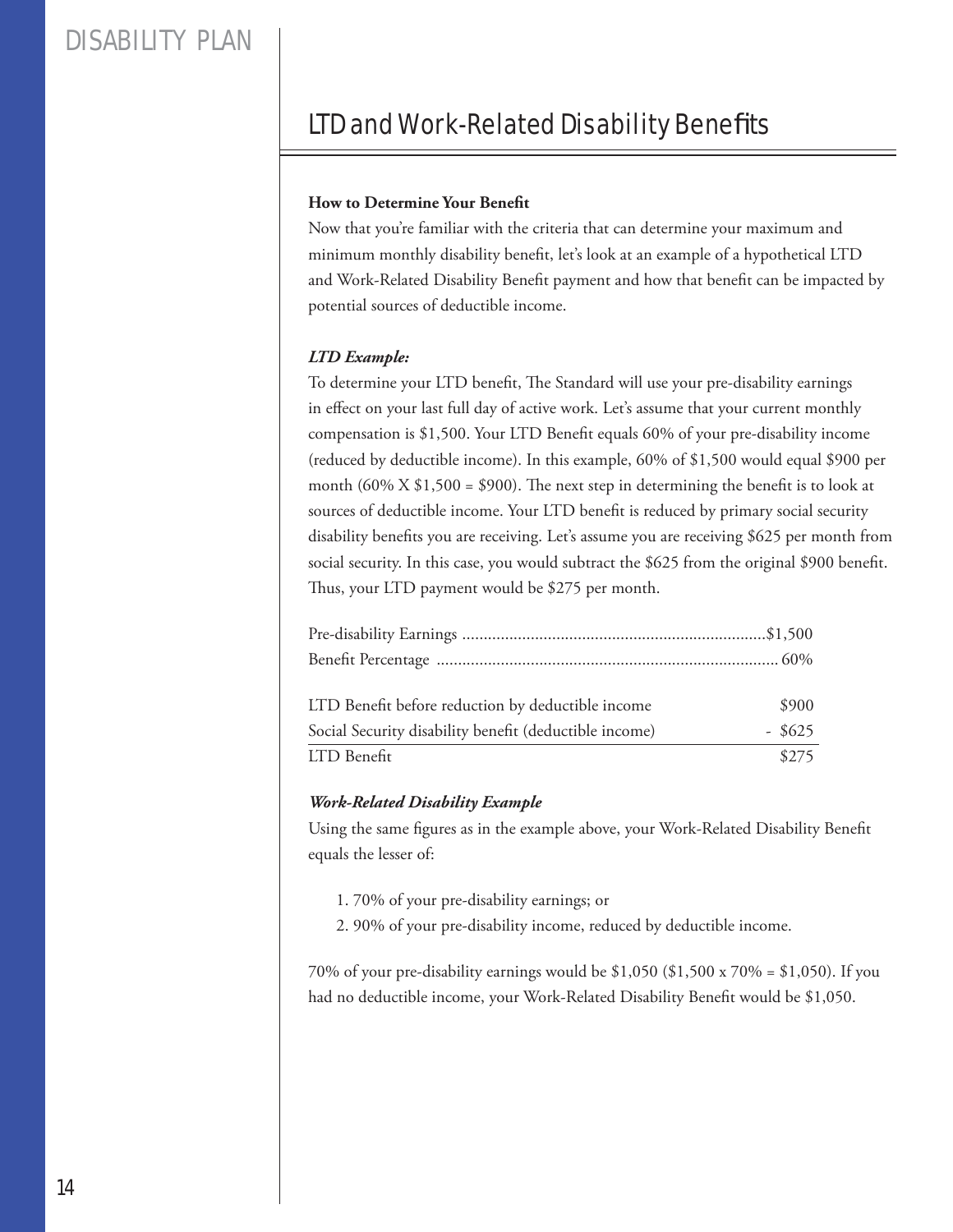# LTD and Work-Related Disability Benefits

However, in this example there is deductible income in the amount of \$625 from social security. Therefore, you need to calculate 90% of your pre-disability earnings and subtract \$625. (\$1,500 x 90% = \$1,350 - \$625 = \$725) Thus, your monthly Work-Related Disability Benefit would be \$725.

These are just examples; they do not represent your actual benefit. All dollar amounts in this example are pre-tax (gross) amounts.

#### **Tax Implications of Your Disability Benefit**

Your disability benefits may be subject to certain federal and state taxes. It may be advisable to consult a tax authority to see how you may be affected. If you wish to have taxes withheld from your monthly benefit, The Standard will provide you with the necessary forms. Each year, The Standard will send you a W-2 for use in preparing your income tax return.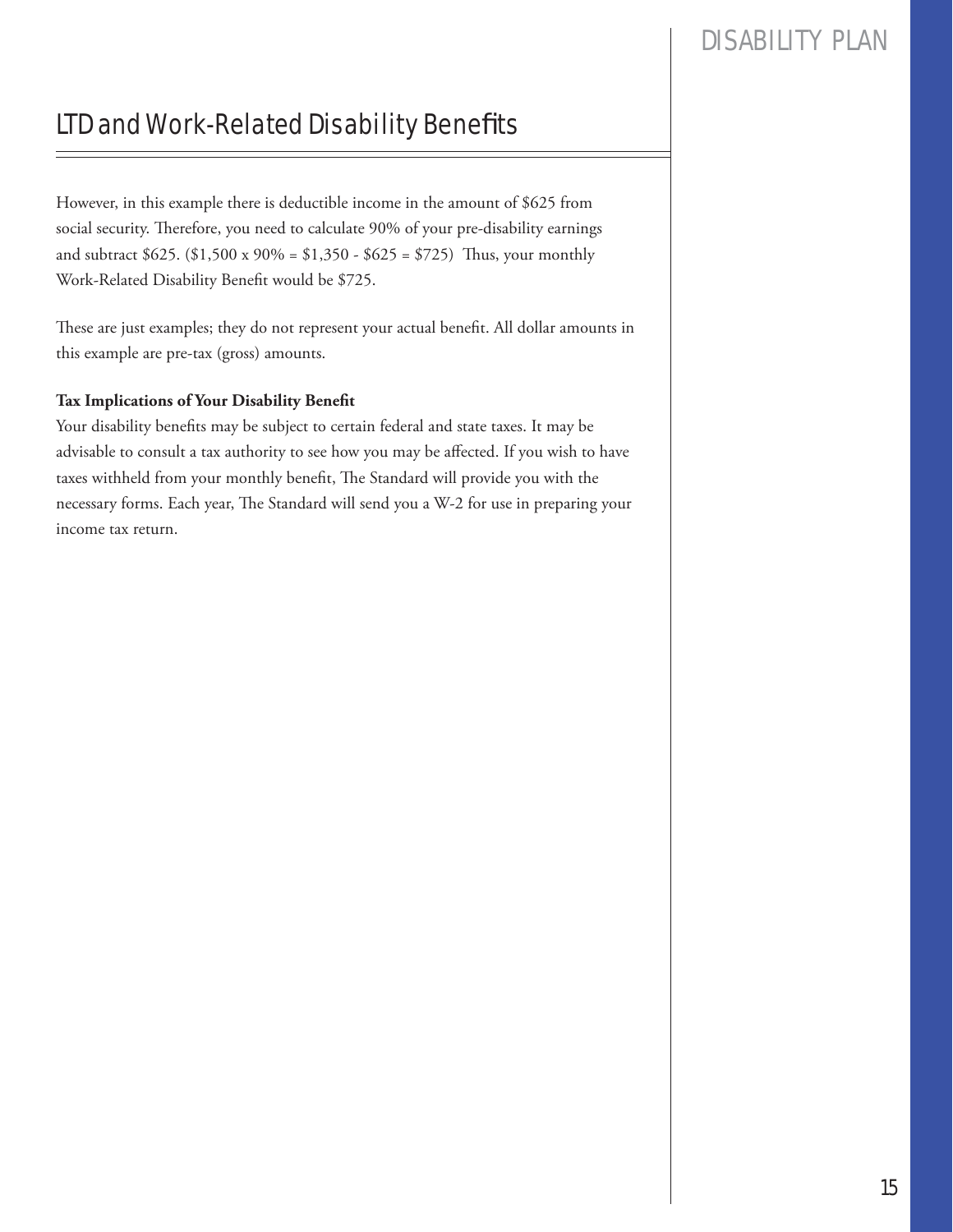# **Exclusions and Limitations on Disability Benefits**

#### **Exclusions**

Your disability benefit is subject to certain exclusions and limitations. You are not covered for a disability caused or contributed to by:

- A pre-existing condition or the medical or surgical treatment of a pre-existing condition, unless, on the date you become disabled, you: (1) have been continuously insured under the Group Policy for 12 months (exclusion period) and (2) have been actively at work for at least one full day after the end of those 12 months. This pre-existing condition exclusion applies only to persons who become members after July 1, 2004.
- An intentionally self-inflicted injury, while sane.
- War, or any act of war.
- The loss of your professional license, occupational license or certification.
- Your committing or attempting to commit an assault or felony, or actively participating in a violent disorder or riot. Actively participating does not include being at the scene of a violent disorder or riot while performing your official duties.

#### **Limitations**

Disability benefits are not payable for:

- Any period of disability when you are not under the continuous care of a physician in the appropriate specialty as determined by The Standard.
- **More than 24 months during your lifetime for a disability caused or contributed** to by use of alcohol, alcoholism, use of any drug, including hallucinogens, or drug addiction.
- Payment of disability benefits is limited to 12 months for each period of continuous disability when you reside outside of the United States or Canada.
- Any period of disability when you are not participating in good faith in a plan, program or course of medical treatment or vocational training or education approved by The Standard unless your disability prevents you from participating.
- No disability benefits will be paid for any period of disability when you are confined for any reason in a penal or correctional institution.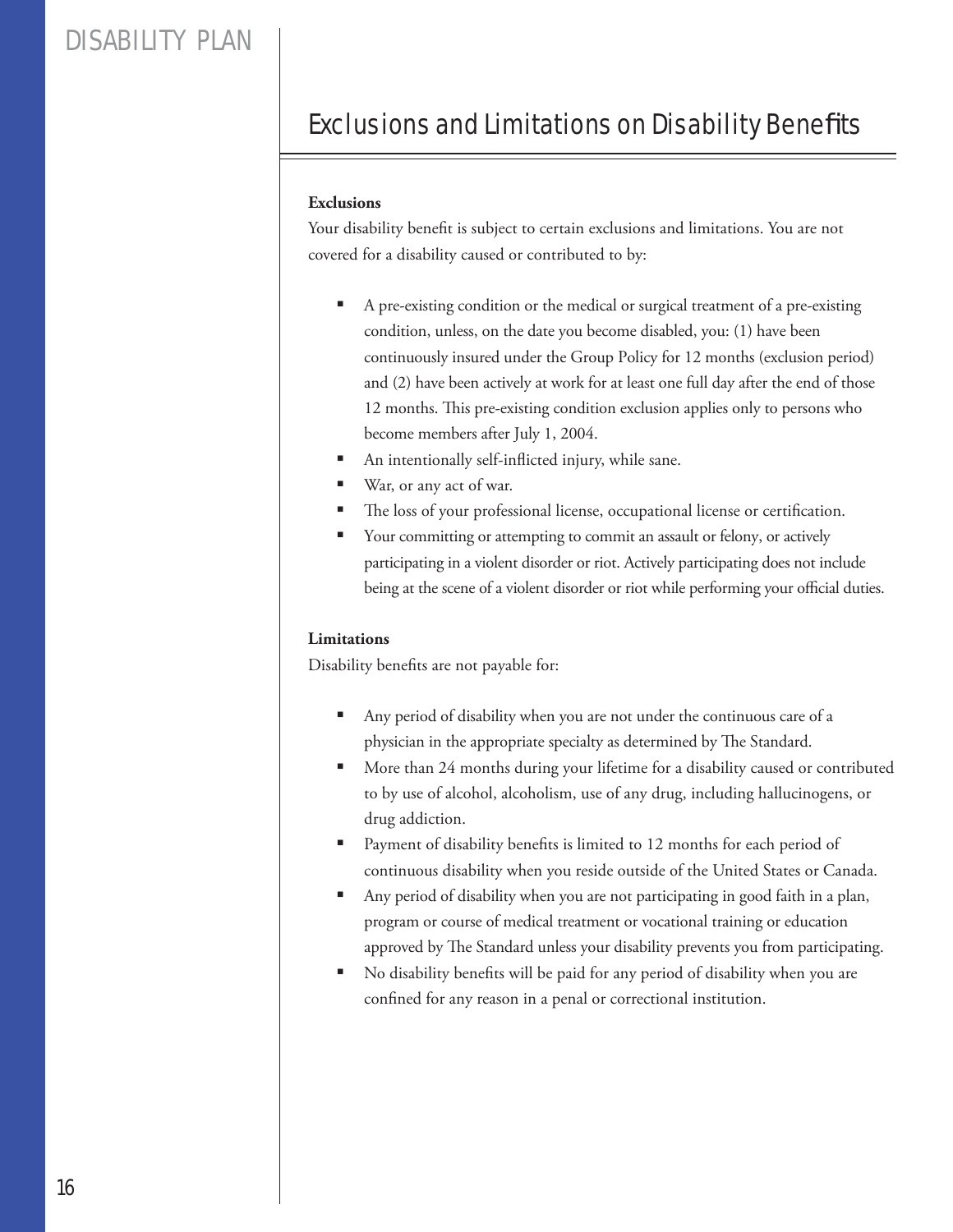# Return To Work Provisions

Whether or not your employer utilizes the return to work provision is dependent on their ability to accommodate a part-time work schedule. Unless otherwise required by law, agencies are not obligated to accommodate part-time work schedules.

You are eligible for the return to work incentive on the first day you work after the benefit waiting period if disability benefits are payable on that date. The return to work incentive changes 24 months after that date, as follows:

- 1. During the first 24 months, your work earnings will be deductible income as determined in a., b. and c:
	- a. Determine the amount of your disability benefit as if there were no deductible income, and add your work earnings to that amount.
	- b. Determine 100% of your indexed pre-disability earnings.
	- c. If a. is greater than b., the difference will be deductible income.
- 2. After those first 24 months, 50% of your work earnings will be deductible income.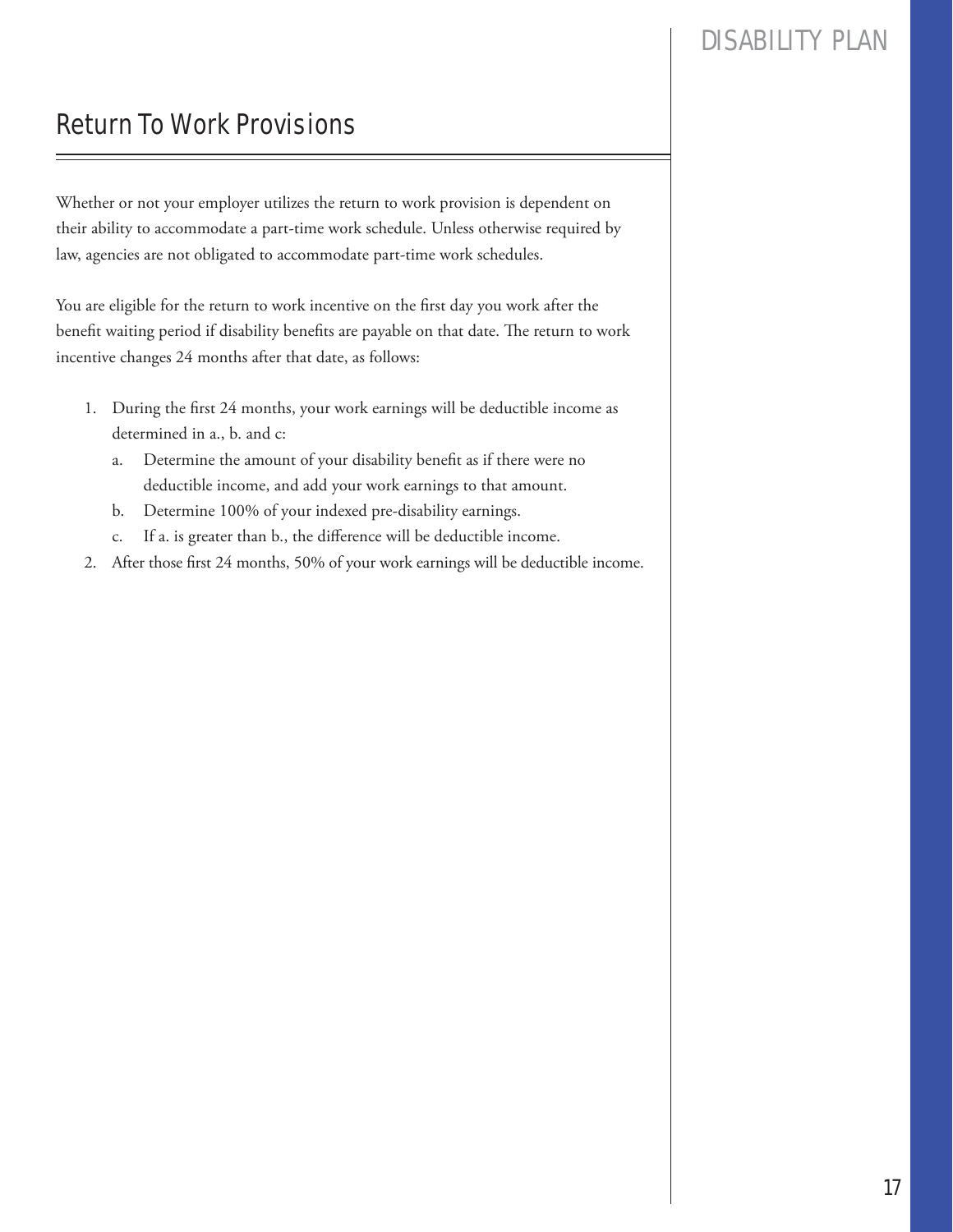# Temporary Recovery and New Disabilities

#### **Temporary Recovery**

If you temporarily recover from your disability for a period of time, but later suffer a relapse and become disabled again from the same cause or causes, you may not have to begin a new benefit waiting period depending on the length of the period of temporary recovery. A new benefit waiting period is not required if:

- **The temporary recovery occurs during the benefit waiting period and the period** of recovery does not exceed a total of 30 days.
- The period of recovery occurs during the maximum benefit period and does not exceed 180 consecutive days.

If your temporary recovery does not exceed the allowable periods outlined above, the following provisions will apply:

- No benefits will be payable for the period of temporary recovery.
- The temporary recovery period will not count toward your benefit waiting period, or your maximum benefit period.
- The pre-disability earnings used to determine your benefits will not change.
- No benefits will be paid after benefits become payable under any group long-term disability policy during your temporary recovery period.

#### **New Disabilities**

If a period of disability is extended by a new cause while benefits are payable, benefits will continue while you remain disabled. However, benefits will not continue beyond the end of the original maximum benefit period, and all other provisions of the Group Policy will apply to the new cause of disability. If you temporarily recover during your benefit waiting period and the period of recovery does not exceed a total of 30 days, a new benefit waiting period is not required.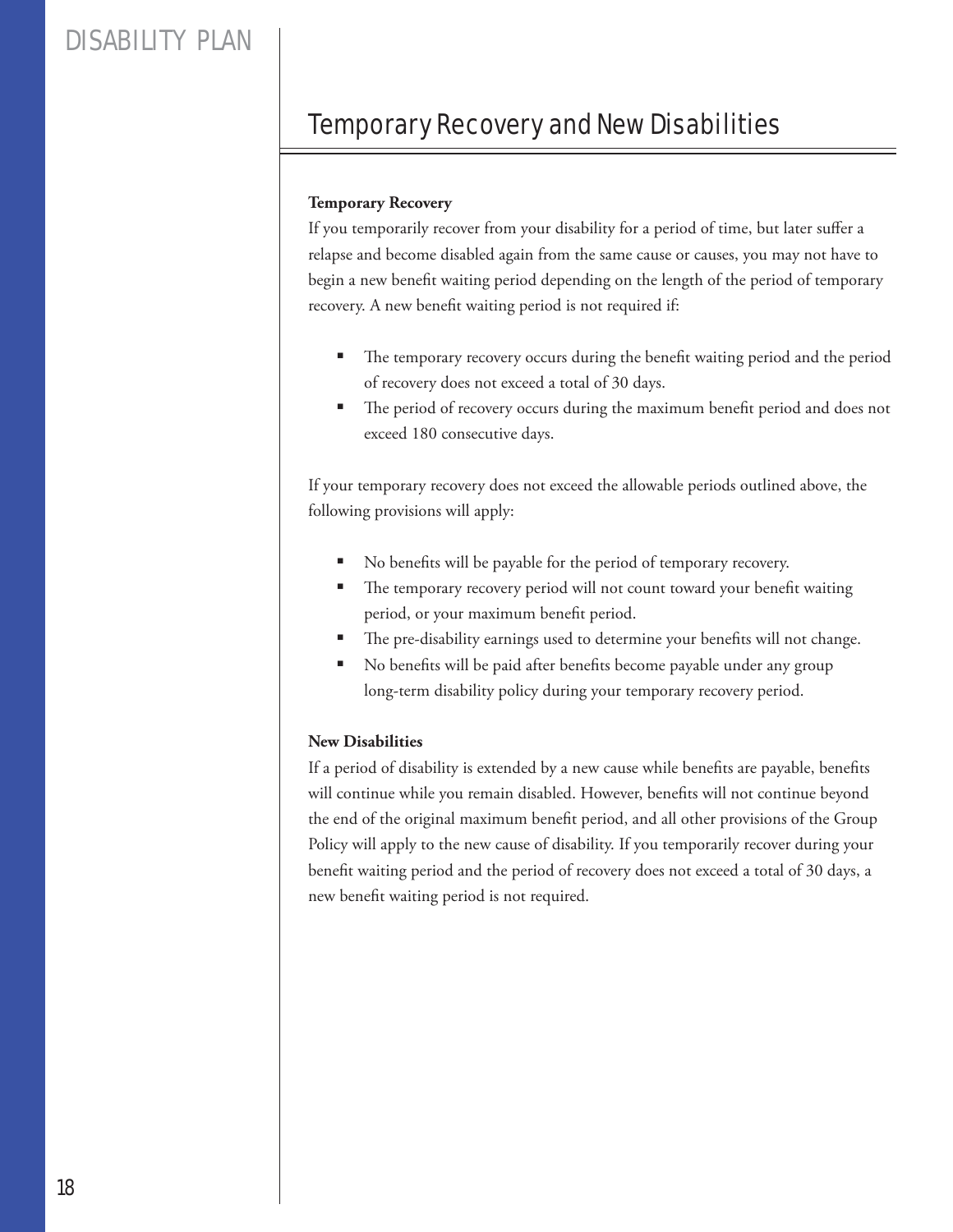# **Applying for Disability Benefits**

If you believe you have a claim for disability benefits, you must complete the following steps to apply for those benefits:

#### **Required Forms**

The following forms, available from your agency payroll/personnel representative or from the MPERS office, must be completed and submitted to The Standard:

- *Employee's Statement and Authorization to Obtain Information* To be completed by the member
- *Employer's Statement* To be completed by the payroll/personnel representative
- *Attending Physician's Statement* To be completed by the physician

#### **Required Filing Dates**

You should submit the required forms as soon as possible after becoming disabled. All forms must be mailed to The Standard no later than 90 days after the end of your benefit waiting period. If your claim forms are not sent to The Standard within one year of the initial 90 day period, your claim will be denied. These time limits do not apply if you lack legal capacity to perform the filing procedure.

#### **Costs Associated With Applying for Benefits**

There are certain costs for which you will be responsible when you file a claim for disability benefits. You will be responsible for paying any costs associated with the completion of the *Attending Physician's Statement*.

If The Standard requests it, you may be required to provide evidence of continuing disability at your expense. In some cases, a physician hired by The Standard may be required to examine you to determine disability. In such cases, The Standard will pay the costs of the examination.

#### **Denial, Suspension, or Termination of a Disability Claim**

The Standard will notify you in writing if your disability claim is denied, suspended, or terminated. The Standard will outline the reasons for such action, referring to the Group Policy provisions on which the denial, suspension, or termination is based. During the approval or denial process, you may be told that additional information is required from you and why it is needed.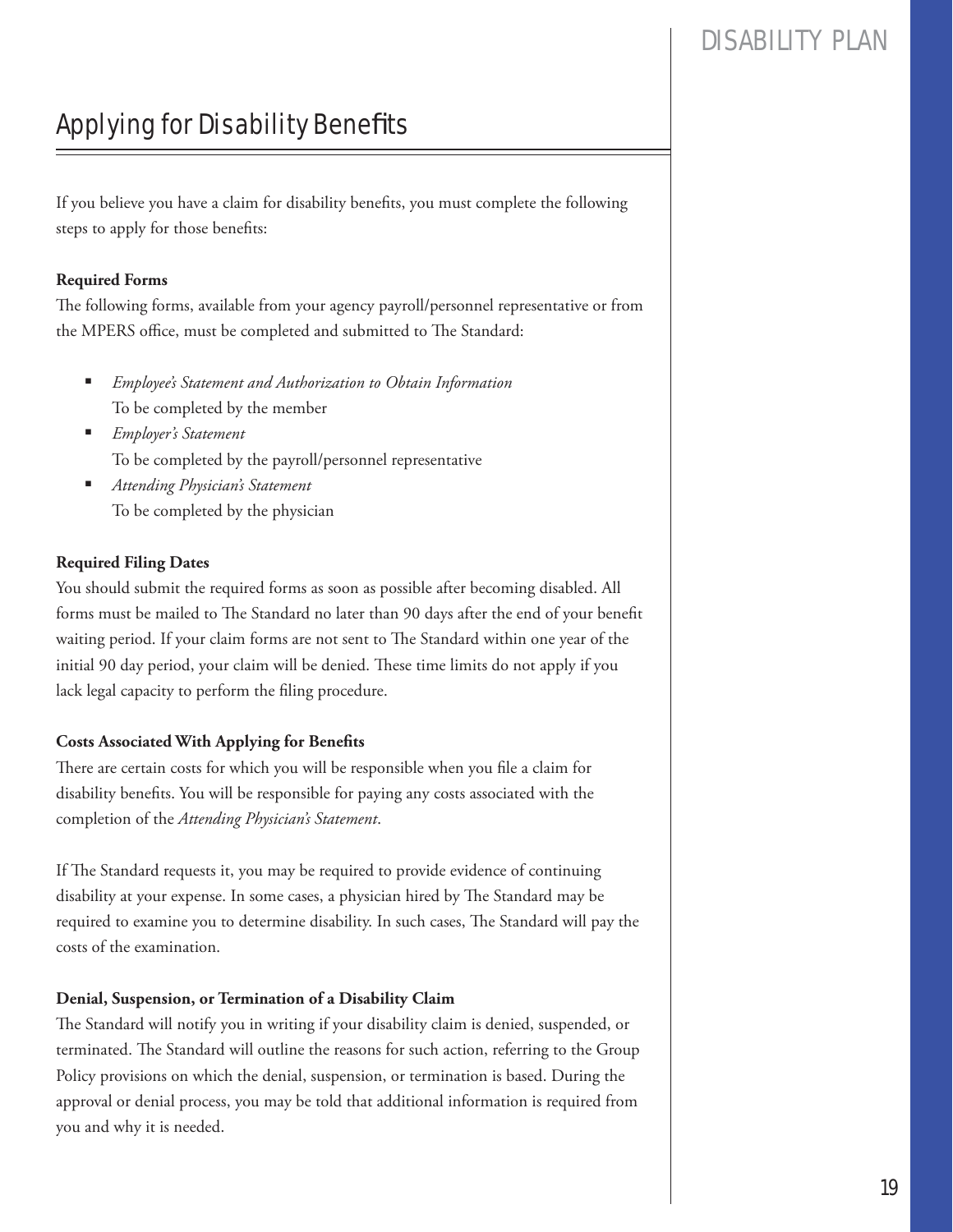# **Applying for Disability Benefits**

#### **Appeal Procedures**

If your claim is denied, suspended, or terminated, you will be informed by The Standard of what steps you can take to resubmit your claim for review and reconsideration. If you disagree with the amount of disability benefits being paid or if your claim is denied, suspended, or terminated, you may ask for a review and submit any additional information you feel may be helpful in order to reevaluate your claim. You must make your request in writing to The Standard within 180 days after you received notice of the denial, suspension, or termination.

If any additional information is needed to process your appeal, it will be promptly requested from you. The decision on any review of your appeal will be provided to you in writing from The Standard. The reasons for the decision will be fully explained, with reference to the applicable provisions of the Group Policy.

Ordinarily, a decision on your appeal will be reached within 45 days after the receipt of your review request. However, in special circumstances, an additional 45 days may be necessary to reach a final decision. The obligation to provide disability benefits is primarily that of the insurance carrier (The Standard) and secondarily that of MPERS' Board. If you are denied disability benefits after following the appeal procedures listed above, you may appeal the decision by filing a petition against the insurance carrier in a court of law in your county of residence. Neither MPERS or its Board of Trustees are liable for the disability benefits provided by the insurance carrier and are not subject to suit with regard to disability benefits unless you obtain a judgment against the insurance carrier and they are unable to satisfy your judgment.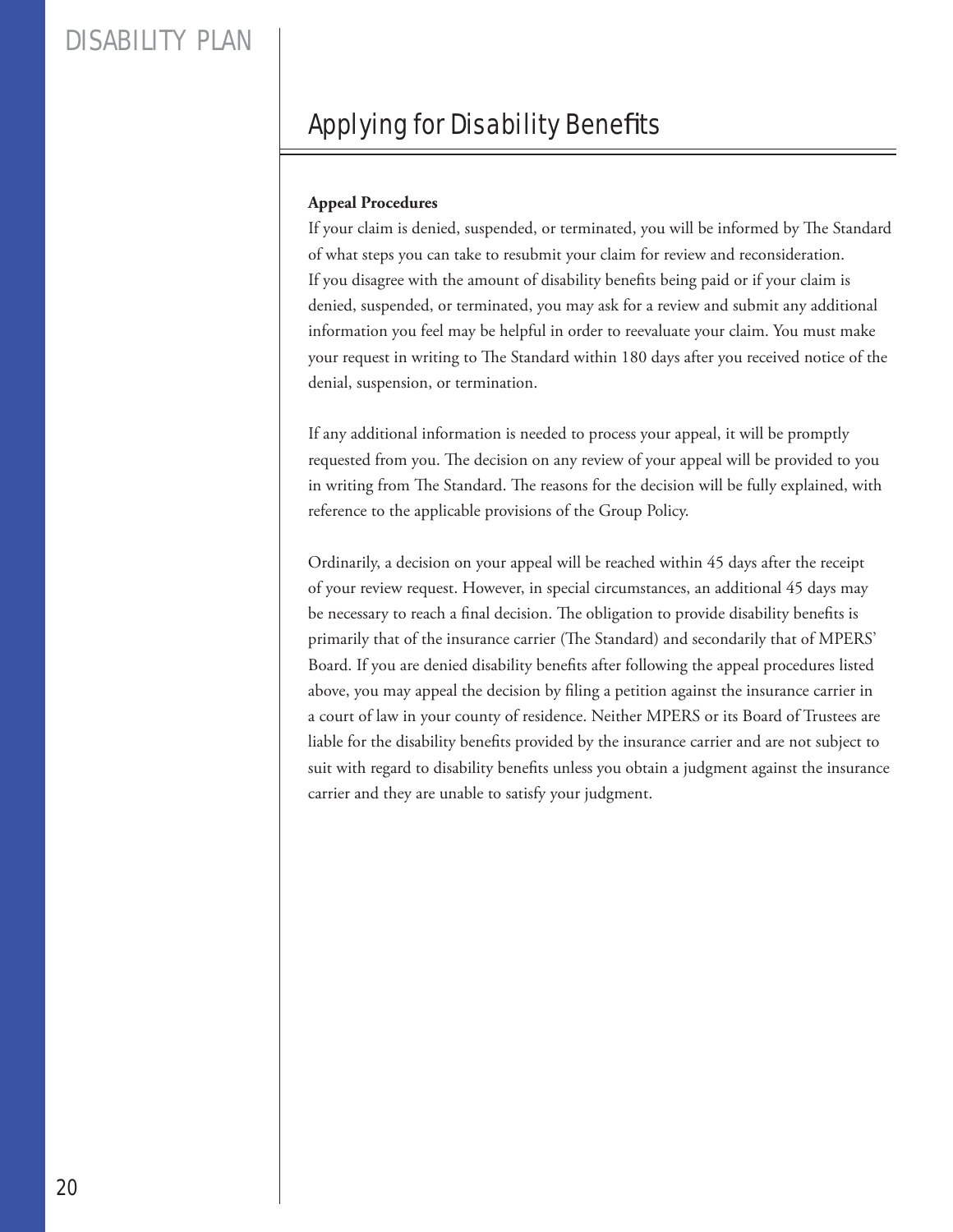# Miscellaneous Information

#### **Dual Employment Provision**

If you work in more than one benefit eligible position covered by MPERS and become disabled, the following will apply:

- If you are disabled from all your positions, your pre-disability earnings will be based on your earnings for all your positions.
- If you are disabled from one of your positions and you continue to work in the others, your work earnings will be considered deductible income as described in the "Return to Work Incentive" section (see below).
- If you are disabled from one of your positions and you elect not to work in the other, your pre-disability earnings will only be based on your earnings for the position from which you are disabled.

#### **Return to Work Incentive**

Providing incentives for disabled employees to return to work is critical for any successful rehabilitation plan. During the 24 months immediately after you first return to work, The Standard's disability benefit will be reduced by only the amount of work earnings which, when added to your maximum disability benefit, exceeds 100% of indexed pre-disability earnings. Following that period, The Standard will deduct one-half of your work earnings while you remain disabled. Frequently, this means that claimants who return to work will receive more total income than those who do not.

#### **Worksite Modifications and Personal Aids**

To help you return to active work as soon as you are able, The Standard has a Worksite Modification/Aid Expense Benefit. This benefit reimburses your employer up to \$25,000 for modifications made to your worksite, which result in a return to work. The worksite modifications or personal aids are subject to The Standard's prior approval.

- Generally speaking, this benefit is payable for worksite modifications or personal aids, but The Standard will consider other types of assistance.
- To utilize this benefit, contact your employer to discuss possibilities or assistance. You and your employer may contact The Standard to further explore possible assistance.
- In most cases the Worksite Modification/Aid Expense Benefit will be paid directly to your employer or the vendor providing the modification. If paid directly to you, the benefit will be considered a taxable benefit.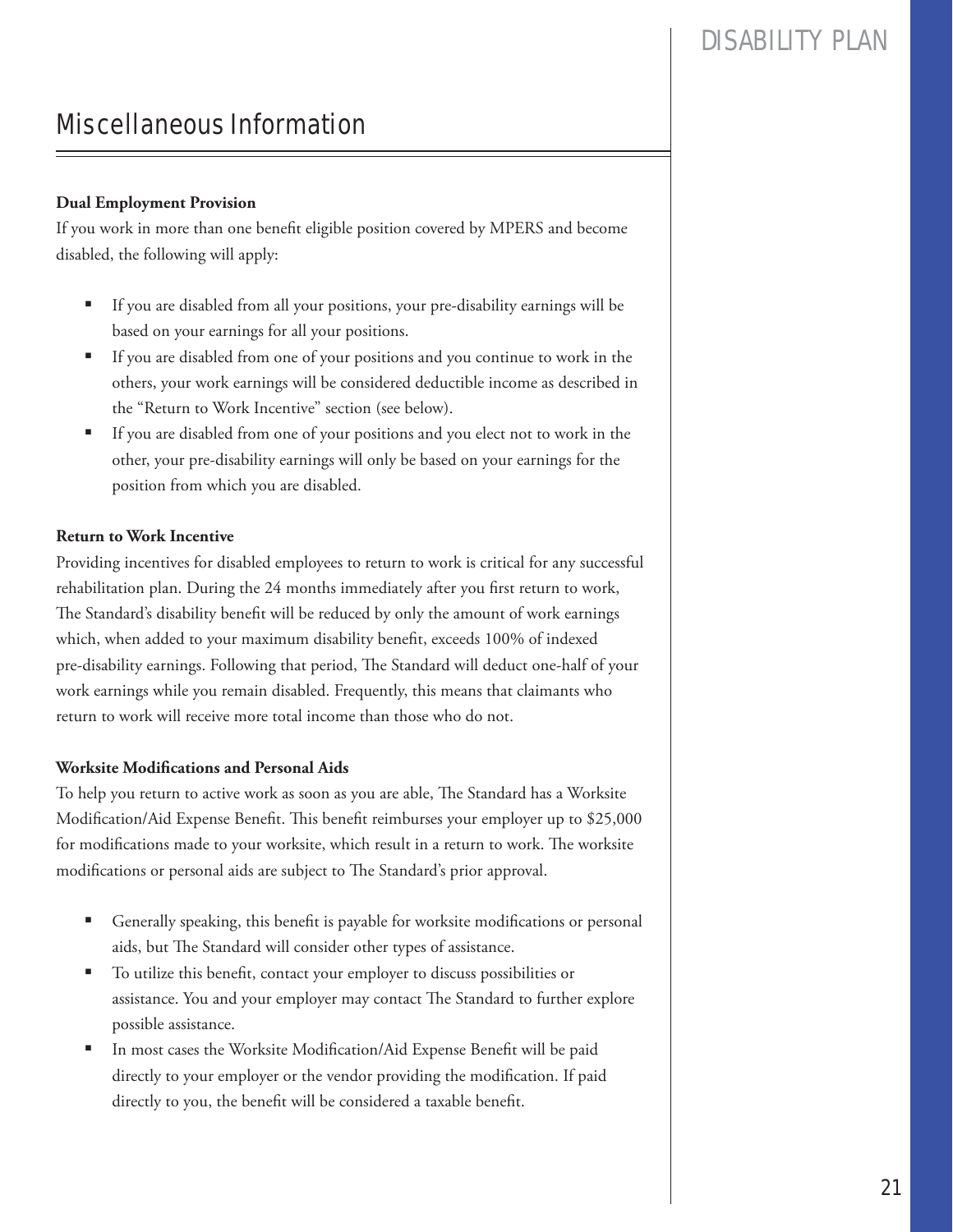# Miscellaneous Information

#### **Rehabilitation Plan Provision**

While you are receiving disability benefits, you may qualify to participate in a rehabilitation plan. Rehabilitation plan means a written plan, program or course of vocational training or education that is intended to prepare you to return to work.

To participate in a rehabilitation plan you must apply in writing to The Standard. The terms, conditions and objectives of the plan must be accepted by you and approved by The Standard in advance. The Standard has the sole discretion to approve the rehabilitation plan.

An approved rehabilitation plan may include payment by The Standard of some or all of the expenses you incur in connection with the plan, including:

- Training and education expenses
- Family care expenses
- Job-related expenses
- Job search expenses

#### **Survivor Benefits**

If you die while receiving disability benefits, and on the date you die you have been continuously disabled for at least 180 days, The Standard will pay a survivor benefit to your eligible survivor. This benefit is a lump sum equal to three times your monthly disability benefit without reduction by deductible income. The survivor's benefit is intended to meet a portion of your family's financial needs in the event of your death. The benefit will be paid to your surviving spouse or your unmarried children under age 25. If you are not survived by an eligible spouse or child, no survivor benefit will be paid.

In the event there is an overpayment outstanding to The Standard at the time of your death, the survivor benefit will first be applied toward the overpayment.

#### **Calculating your Retirement Benefit**

For retirement purposes only, you will continue to accrue service and salary credit while receiving disability benefits (as if you were still working). Your rate of pay (pre-disability) will be indexed each year in the month your date of disability occurred, to reflect a costof-living adjustment (COLA). The annual COLA rate is based on 80% of the increase in the Consumer Price Index for All Urban Consumers for the United States, not to exceed 5%. MPERS will send you a retirement packet approximately 120 days prior to the later of your date of retirement or the date your disability benefit is scheduled to end.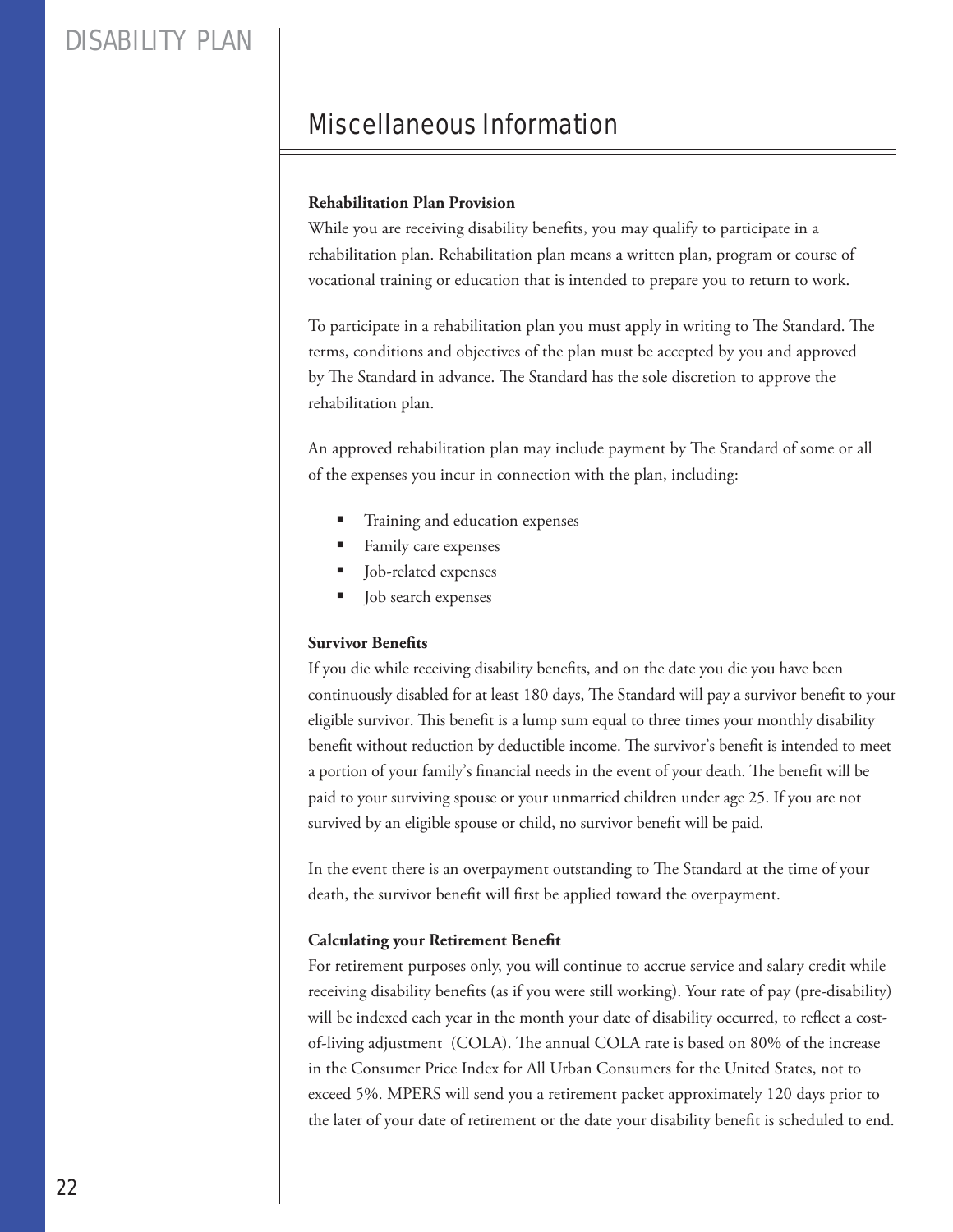# **Certificate of Insurance**

**Group Policy Number** 643110-A

#### **Name and Address of Insurance Carrier**

Standard Insurance Company Group Benefits Department P. O. Box 2800 Portland, OR 97208-2800 Claims: (888) 641-7190 Fax: (503) 321-7088

#### **Name and Address of Policyholder**

Missouri Department of Transportation and Highway Patrol Employees' Retirement System (MPERS) 1913 William Street, P.O. Box 1930 Jefferson City, MO 65102-1930 Fax: (573) 522-6111 Phone: (800) 270-1271 or (573) 751-4640

- This is not an insurance policy. The Group Policy is held by MPERS.
- All claims must be filed through MPERS. Claims are subject to the terms of the Group Policy.
- As long as you meet the eligibility requirements set forth in Group Policy number 643110-A, you will have disability coverage through MPERS.
- For details regarding your disability coverage, please refer to your Disability Handbook.

#### **Group Policy Effective Date**

July 1, 2004